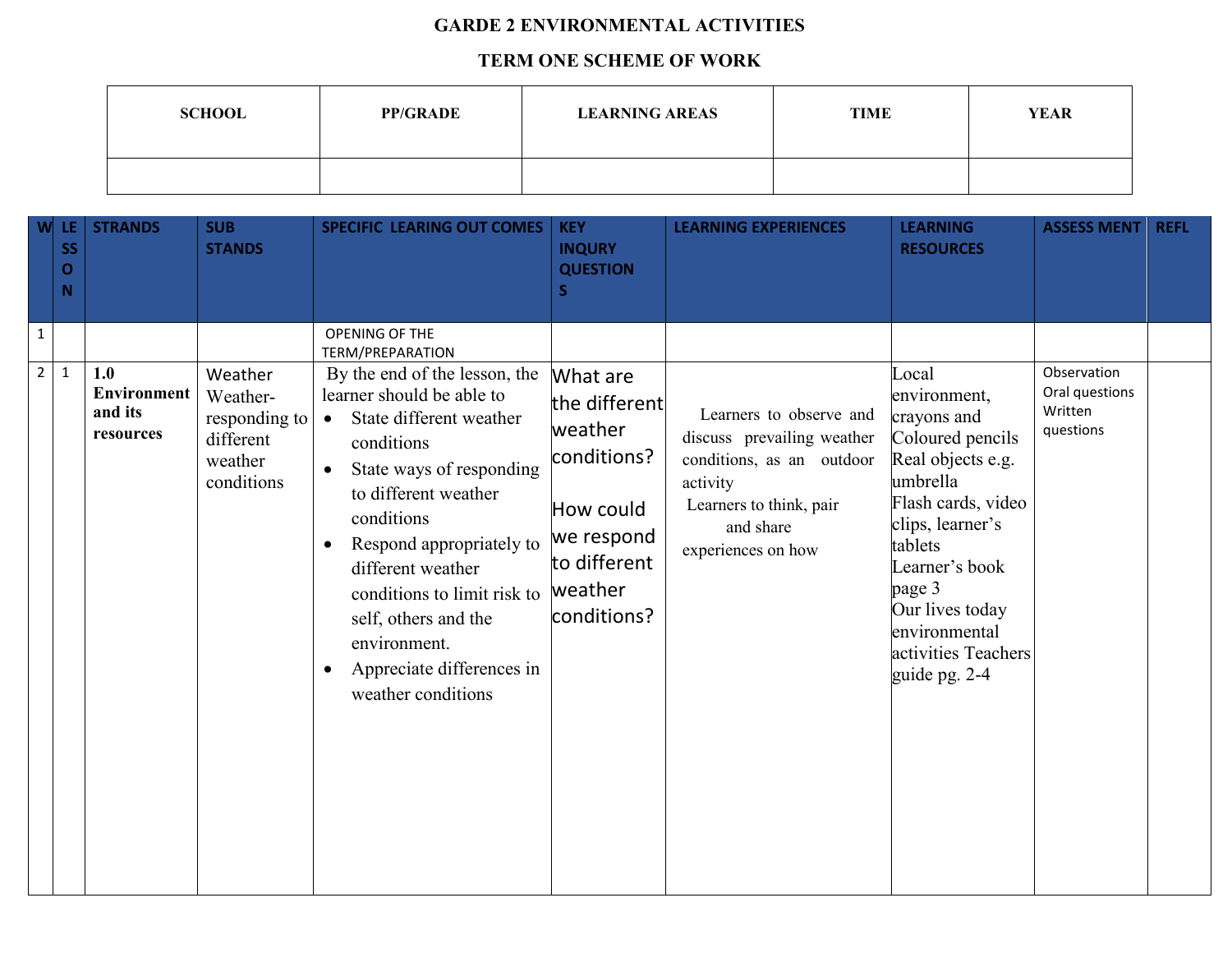| Þ | Weather<br>Weather-<br>responding to<br>different<br>weather<br>conditions | By the end of the lesson, the<br>learner should be able to<br>State different weather<br>$\bullet$<br>conditions<br>State ways of responding<br>to different weather<br>conditions<br>Respond appropriately to<br>different weather<br>conditions to limit risk to<br>self, others and the<br>environment.<br>Appreciate differences in<br>$\bullet$<br>weather conditions              | What are<br>the different<br>weather<br>conditions?<br>How could<br>we respond<br>to different<br>weather<br>conditions? | Learners to observe and<br>discuss prevailing weather<br>conditions, as an outdoor<br>activity<br>Learners to think, pair<br>and share<br>experiences on how    | Local<br>environment,<br>crayons and<br>Coloured pencils<br>Real objects e.g.<br>umbrella<br>Flash cards, video<br>clips, learner's<br>tablets<br>Learner's book<br>page $4-5$<br>Our lives today<br>environmental<br>activities Teachers<br>guide pg. 4-5 | Observation<br>Oral questions<br>Written<br>questions |
|---|----------------------------------------------------------------------------|-----------------------------------------------------------------------------------------------------------------------------------------------------------------------------------------------------------------------------------------------------------------------------------------------------------------------------------------------------------------------------------------|--------------------------------------------------------------------------------------------------------------------------|-----------------------------------------------------------------------------------------------------------------------------------------------------------------|------------------------------------------------------------------------------------------------------------------------------------------------------------------------------------------------------------------------------------------------------------|-------------------------------------------------------|
| k | Weather<br>Weather-<br>responding to<br>different<br>weather<br>conditions | By the end of the lesson, the<br>learner should be able to<br>State different weather<br>$\bullet$<br>conditions<br>State ways of responding<br>$\bullet$<br>to different weather<br>conditions<br>Respond appropriately to<br>$\bullet$<br>different weather<br>conditions to limit risk to<br>self, others and the<br>environment.<br>Appreciate differences in<br>weather conditions | What are<br>the different<br>weather<br>conditions?<br>How could<br>we respond<br>to different<br>weather<br>conditions? | Learners to observe and<br>discuss prevailing weather<br>conditions, as an outdoor<br>activity<br>Learners to think, pair<br>share<br>and<br>experiences on how | Local<br>environment,<br>crayons and<br>Coloured pencils<br>Real objects e.g.<br>umbrella<br>Flash cards, video<br>clips, learner's<br>tablets<br>Learner's book<br>page 6<br>Our lives today<br>environmental<br>activities Teachers<br>guide pg. 5       | Observation<br>Oral questions<br>Written<br>questions |
|   | Weather<br>Weather-<br>responding to<br>different<br>weather<br>conditions | By the end of the lesson, the<br>learner should be able to<br>State different weather<br>conditions<br>State ways of responding<br>$\bullet$<br>to different weather<br>conditions                                                                                                                                                                                                      | What are<br>the different<br>weather<br>conditions?<br>How could<br>we respond                                           | Learners to observe and<br>discuss prevailing weather<br>conditions, as an outdoor<br>activity<br>Learners to think, pair<br>share<br>and<br>experiences on how | Local<br>environment,<br>crayons and<br>Coloured pencils<br>Real objects e.g.<br>umbrella<br>Flash cards, video<br>clips, learner's<br>tablets                                                                                                             | Observation<br>Oral questions<br>Written<br>questions |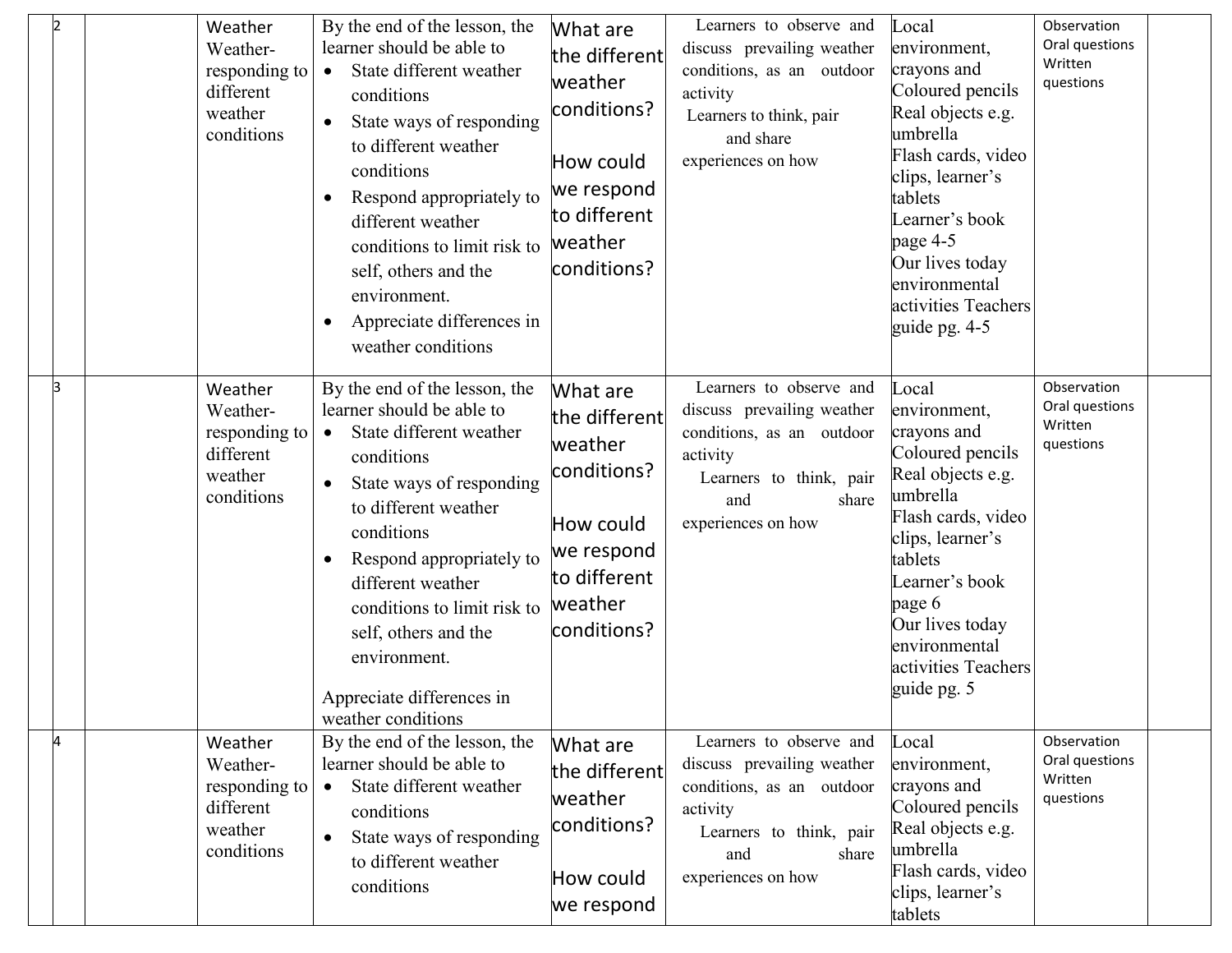|     |                                                                            | Respond appropriately to<br>$\bullet$<br>different weather<br>conditions to limit risk to<br>self, others and the<br>environment.<br>Appreciate differences in<br>weather conditions                                                                                                                                                                                                    | to different<br>weather<br>conditions?                                                                                                                    |                                                                                                                                                                                | Learner's book<br>page 7-8<br>Our lives today<br>environmental<br>activities Teachers<br>guide pg. $5-6$                                                                                                                                             |                                                       |
|-----|----------------------------------------------------------------------------|-----------------------------------------------------------------------------------------------------------------------------------------------------------------------------------------------------------------------------------------------------------------------------------------------------------------------------------------------------------------------------------------|-----------------------------------------------------------------------------------------------------------------------------------------------------------|--------------------------------------------------------------------------------------------------------------------------------------------------------------------------------|------------------------------------------------------------------------------------------------------------------------------------------------------------------------------------------------------------------------------------------------------|-------------------------------------------------------|
| 5   | Weather<br>Weather-<br>responding to<br>different<br>weather<br>conditions | By the end of the lesson, the<br>learner should be able to<br>State different weather<br>$\bullet$<br>conditions<br>State ways of responding<br>$\bullet$<br>to different weather<br>conditions<br>Respond appropriately to<br>$\bullet$<br>different weather<br>conditions to limit risk to<br>self, others and the<br>environment.<br>Appreciate differences in<br>weather conditions | What are<br>the different<br>weather<br>conditions?<br>How could<br>we respond<br>to different<br>weather<br>conditions?                                  | Learners to observe and<br>discuss prevailing weather<br>conditions, as an outdoor<br>activity<br>Learners to think, pair<br>share<br>and<br>experiences on how                | Local<br>environment,<br>crayons and<br>Coloured pencils<br>Real objects e.g.<br>umbrella<br>Flash cards, video<br>clips, learner's<br>tablets<br>Learner's book<br>page 8<br>Our lives today<br>environmental<br>activities Teachers<br>guide pg. 6 | Observation<br>Oral questions<br>Written<br>questions |
| 3 1 | Weather-<br>recording<br>weather                                           | By the end of the lesson,<br>the learner should be able<br>to<br>Describe weather<br>conditions at different<br>times of the day<br>Draw weather symbols to<br>represent various weather<br>conditions<br>Create a weather record<br>$\bullet$<br>using symbols for a period<br>of one week<br>Develop interest in<br>$\bullet$<br>recording weather<br>conditions                      | How is the<br>weather<br>today?<br>What<br>symbols are<br>used to<br>record<br>weather<br>conditions?<br>How could<br>we record<br>weather<br>conditions? | Learners to observe the<br>weather at different times of<br>the day as an outdoor activity<br>Learners identify weather<br>symbols from charts and<br>other learning resources | Local<br>environment,<br>crayons and<br>Coloured<br>pencils<br>A weather chat<br>Flash cards,<br>learner's tablets<br>Learner's book<br>page $9-11$<br>Our lives today<br>environmental<br>activities<br>Teachers guide<br>pg. 9-11                  | Observation<br>Oral questions<br>Written<br>questions |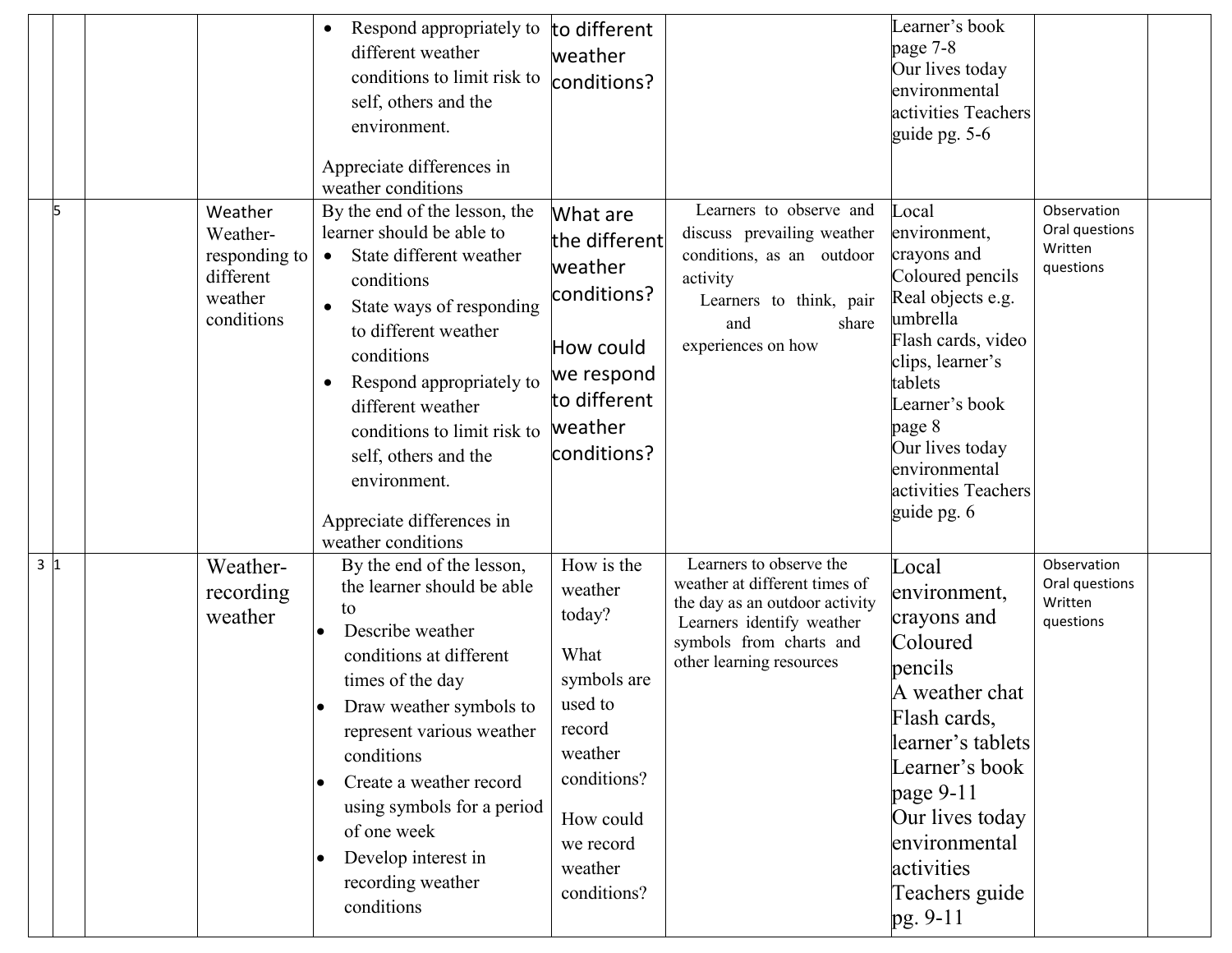| 2<br>Weather-<br>recording<br>weather  | By the end of the lesson,<br>the learner should be able<br>to<br>Describe weather<br>$\bullet$<br>conditions at different<br>times of the day<br>Draw weather symbols to<br>$\bullet$<br>represent various weather<br>conditions<br>Create a weather record<br>$\bullet$<br>using symbols for a period<br>of one week<br>Develop interest in<br>$\bullet$<br>recording weather<br>conditions | How is the<br>weather<br>today?<br>What<br>symbols are<br>used to<br>record<br>weather<br>conditions?<br>How could<br>we record<br>weather<br>conditions? | Learners to observe the<br>weather at different times of<br>the day as an outdoor activity<br>Learners identify weather<br>symbols from charts and<br>other learning resources | Local environment,<br>crayons and<br>Coloured pencils<br>A weather chat<br>Flash cards,<br>learner's tablets<br>Learner's book page<br>$9 - 11$<br>Our lives today<br>environmental<br>activities Teachers<br>guide pg. 11 | Observation<br>Oral questions<br>Written<br>questions |  |
|----------------------------------------|----------------------------------------------------------------------------------------------------------------------------------------------------------------------------------------------------------------------------------------------------------------------------------------------------------------------------------------------------------------------------------------------|-----------------------------------------------------------------------------------------------------------------------------------------------------------|--------------------------------------------------------------------------------------------------------------------------------------------------------------------------------|----------------------------------------------------------------------------------------------------------------------------------------------------------------------------------------------------------------------------|-------------------------------------------------------|--|
| lЗ<br>Weather-<br>recording<br>weather | By the end of the lesson,<br>the learner should be able<br>to<br>Describe weather<br>conditions at different<br>times of the day<br>Draw weather symbols to<br>$\bullet$<br>represent various weather<br>conditions<br>Create a weather record<br>$\bullet$<br>using symbols for a period<br>of one week                                                                                     | How is the<br>weather<br>today?<br>What<br>symbols are<br>used to<br>record<br>weather<br>conditions?                                                     | Learners to observe the<br>weather at different times of<br>the day as an outdoor activity<br>Learners identify weather<br>symbols from charts and<br>other learning resources | Local<br>environment,<br>crayons and<br>Coloured pencils<br>A weather chat<br>Flash cards,<br>learner's tablets<br>Learner's book<br>page 9-11<br>Our lives today<br>environmental<br>activities Teachers<br>guide pg. 12  | Observation<br>Oral questions<br>Written<br>questions |  |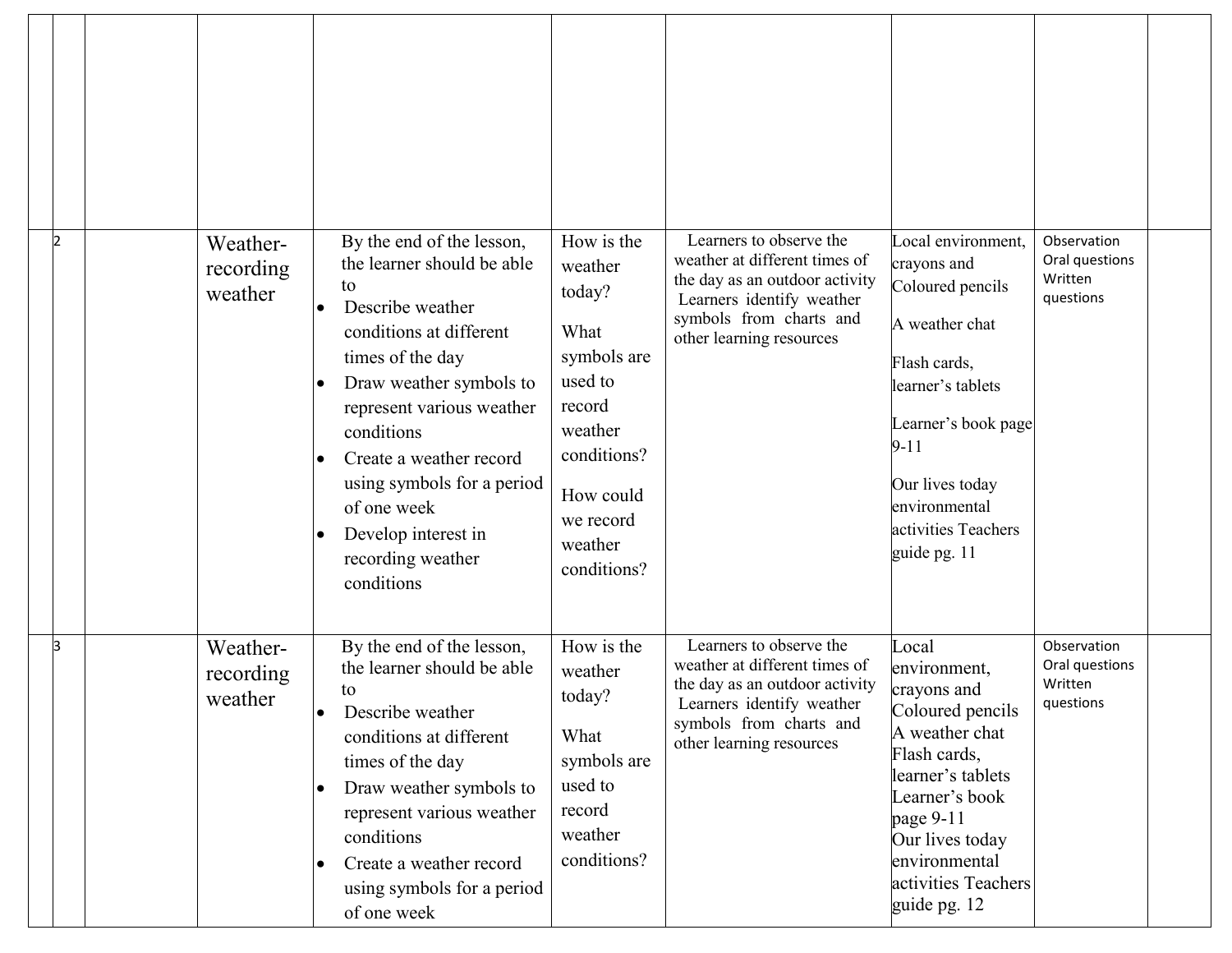|                |                                  | Develop interest in<br>recording weather<br>conditions                                                                                                                                                       | How could<br>we record<br>weather<br>conditions?                                                                                                          |                                                                                                                                                                                |                                                                                                                                                                                                                           |                                                       |
|----------------|----------------------------------|--------------------------------------------------------------------------------------------------------------------------------------------------------------------------------------------------------------|-----------------------------------------------------------------------------------------------------------------------------------------------------------|--------------------------------------------------------------------------------------------------------------------------------------------------------------------------------|---------------------------------------------------------------------------------------------------------------------------------------------------------------------------------------------------------------------------|-------------------------------------------------------|
| ᡌ              | Weather-<br>recording<br>weather | By the end of the lesson,<br>the learner should be able<br>to<br>Create a weather record<br>using symbols for a period<br>of one week<br>Develop interest in<br>recording weather<br>conditions              | How is the<br>weather<br>today?<br>What<br>symbols are<br>used to<br>record<br>weather<br>conditions?<br>How could<br>we record<br>weather<br>conditions? | Learners to observe the<br>weather at different times of<br>the day as an outdoor activity<br>Learners identify weather<br>symbols from charts and<br>other learning resources | Local<br>environment,<br>crayons and<br>Coloured pencils<br>A weather chat<br>Flash cards,<br>learner's tablets<br>Learner's book<br>page 9-11<br>Our lives today<br>environmental<br>activities Teachers<br>guide pg. 12 | Observation<br>Oral questions<br>Written<br>questions |
| $\overline{5}$ | Weather-<br>recording<br>weather | By the end of the lesson,<br>the learner should be able<br>to<br>Create a weather record<br>using symbols for a period<br>of one week<br>Develop interest in<br>$\bullet$<br>recording weather<br>conditions | How is the<br>weather<br>today?<br>What<br>symbols are<br>used to<br>record<br>weather<br>conditions?<br>How could<br>we record                           | Learners to observe the<br>weather at different times of<br>the day as an outdoor activity<br>Learners identify weather<br>symbols from charts and<br>other learning resources | Local environment,<br>crayons and<br>Coloured pencils<br>A weather chat<br>Flash cards,<br>learner's tablets<br>Learner's book page<br>9-11 Our lives today<br>environmental<br>activities Teachers<br>guide pg. 12       | Observation<br>Oral questions<br>Written<br>questions |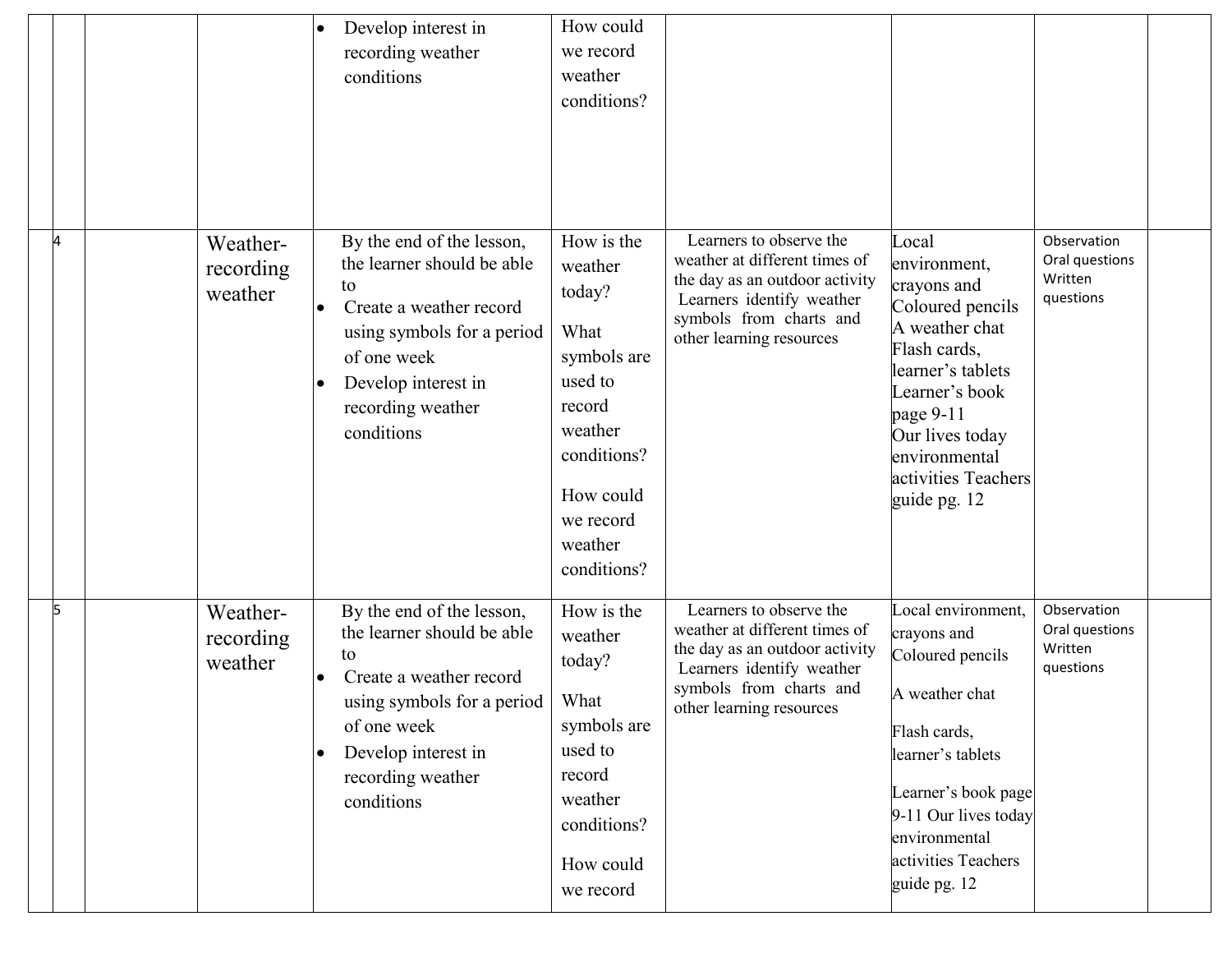|                |                                                  |                                                                                                                                                                                                                                                                             | weather<br>conditions?                                                                                                                          |                                                                                                                                                                      |                                                                                                                                                                                                                                             |                                                       |
|----------------|--------------------------------------------------|-----------------------------------------------------------------------------------------------------------------------------------------------------------------------------------------------------------------------------------------------------------------------------|-------------------------------------------------------------------------------------------------------------------------------------------------|----------------------------------------------------------------------------------------------------------------------------------------------------------------------|---------------------------------------------------------------------------------------------------------------------------------------------------------------------------------------------------------------------------------------------|-------------------------------------------------------|
|                |                                                  |                                                                                                                                                                                                                                                                             |                                                                                                                                                 |                                                                                                                                                                      |                                                                                                                                                                                                                                             |                                                       |
| 4 1            | Weather-<br>Understanding<br>weather<br>messages | By the end of the lesson,<br>the learner should be able<br>to<br>Interpret weather charts<br>$\bullet$<br>correctly<br>Communicate weather<br>$\bullet$<br>messages accurately<br>Develop interest in<br>$\bullet$<br>interpreting and<br>communicating weather<br>messages | How could<br>we use<br>symbols to<br>communicate<br>weather<br>messages?<br>How could<br>we<br>communicate<br>weather<br>messages to<br>others? | Learners to use weather<br>charts to interpret different<br>weather symbols In pairs,<br>learners practice using<br>weather symbols to interpret<br>weather messages | Local environment,<br>Learners book<br>Televisions, radios,<br>mobile phones and<br>tablet<br>Video clips of<br>weather forecast<br>Learner's book page<br>12<br>Our lives today<br>environmental<br>activities Teachers<br>guide pg. 13-15 | Observation<br>Oral questions<br>Written<br>questions |
| $\overline{2}$ | Weather-<br>Understanding<br>weather<br>messages | By the end of the lesson,<br>the learner should be able<br>to<br>Interpret weather charts<br>$\bullet$<br>correctly<br>Communicate weather<br>$\bullet$<br>messages accurately<br>Develop interest in<br>$\bullet$<br>interpreting and<br>communicating weather<br>messages | How could<br>we use<br>symbols to<br>communicate<br>weather<br>messages?<br>How could<br>we<br>communicate<br>weather<br>messages to<br>others? | Learners to use weather<br>charts to interpret different<br>weather symbols In pairs,<br>learners practice using<br>weather symbols to interpret<br>weather messages | Local environment,<br>Learners book<br>Televisions, radios,<br>mobile phones and<br>tablet<br>Video clips of<br>weather forecast<br>Learner's book page<br>12<br>Our lives today<br>environmental<br>activities Teachers<br>guide pg. 13-15 | Observation<br>Oral questions<br>Written<br>questions |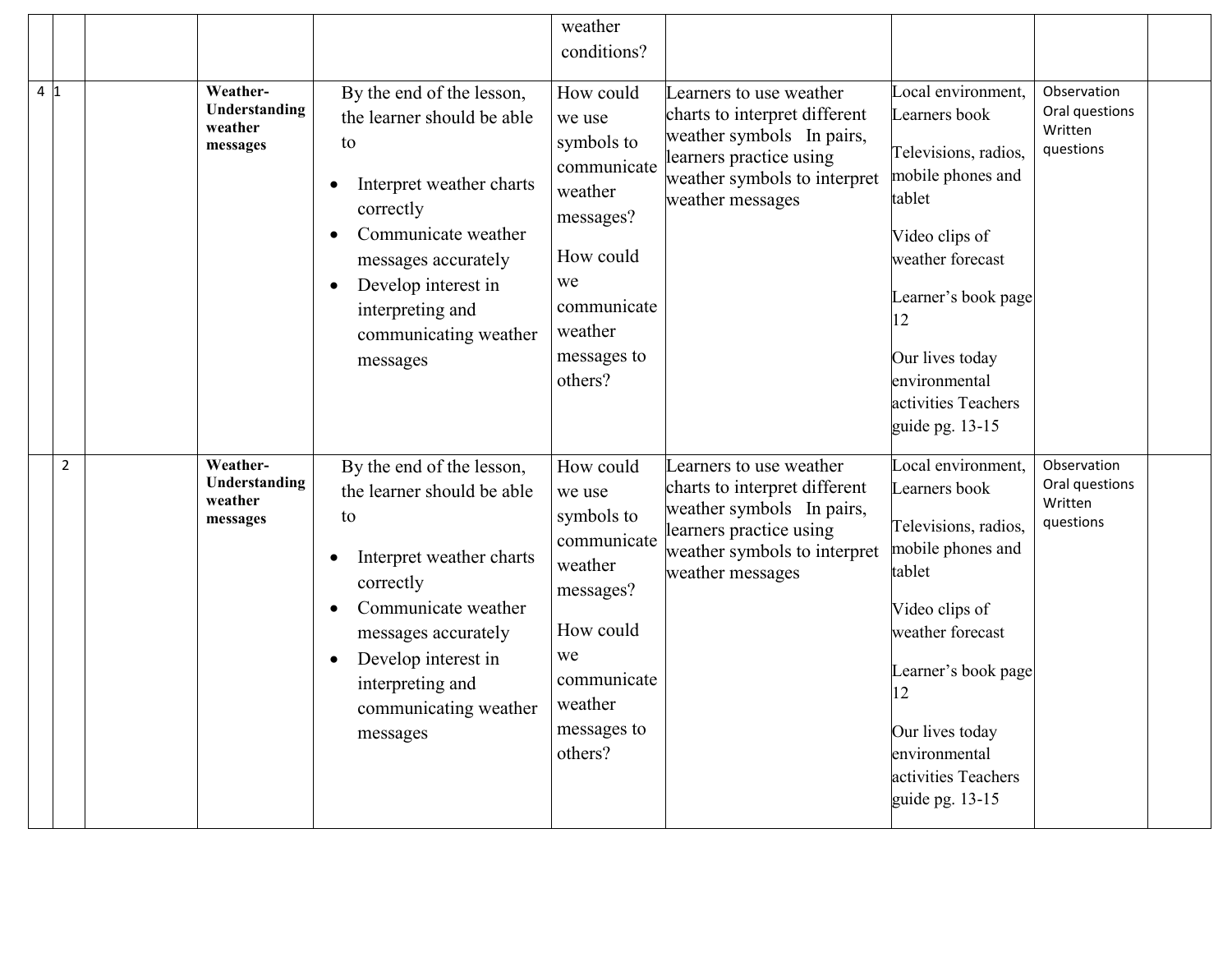| 3 | Weather-<br>Understanding<br>weather<br>messages | By the end of the lesson,<br>the learner should be able<br>to Communicate weather<br>messages accurately | How could<br>we use<br>symbols to<br>communicate<br>weather<br>messages?<br>How could<br>we<br>communicate<br>weather<br>messages to<br>others? | Learners to use weather<br>charts to interpret different<br>weather symbols In pairs,<br>learners practice using<br>weather symbols to interpret<br>weather messages                                     | Local environment,<br>Learners book<br>Televisions, radios,<br>mobile phones and<br>tablet<br>Video clips of<br>weather forecast<br>Learner's book page<br>12<br>Our lives today<br>environmental<br>activities Teachers<br>guide pg. 13-15 | Observation<br>Oral<br>questions<br>Written<br>questions |  |
|---|--------------------------------------------------|----------------------------------------------------------------------------------------------------------|-------------------------------------------------------------------------------------------------------------------------------------------------|----------------------------------------------------------------------------------------------------------------------------------------------------------------------------------------------------------|---------------------------------------------------------------------------------------------------------------------------------------------------------------------------------------------------------------------------------------------|----------------------------------------------------------|--|
| 4 | Weather-<br>Understanding<br>weather<br>messages | By the end of the lesson,<br>the learner should be able<br>to Communicate weather<br>messages accurately | How could<br>we use<br>symbols to<br>communicate<br>weather<br>messages?<br>How could<br>we<br>communicate<br>weather<br>messages to<br>others? | Learners to use weather<br>charts to interpret different<br>weather symbols In pairs,<br>learners practice using<br>weather symbols to interpret<br>weather messages                                     | Local environment,<br>Learners book<br>Televisions, radios,<br>mobile phones and<br>tablet<br>Video clips of<br>weather forecast<br>Learner's book page<br>13<br>Our lives today<br>environmental<br>activities Teachers<br>guide pg. 15    | Observation<br>Oral<br>questions<br>Written<br>questions |  |
| 5 | Weather-<br>Understanding<br>weather<br>messages | By the end of the lesson,<br>the learner should be able<br>to Communicate weather<br>messages accurately | How could<br>we use<br>symbols to<br>communicate<br>weather<br>messages?                                                                        | In a class contest, learners to<br>compete narrating weather<br>occurrences for a past week<br>weather chart recording<br>Learners to gather more<br>information on weather from<br>parents or guardians | Local environment,<br>Learners book<br>Televisions, radios,<br>mobile phones and<br>tablet                                                                                                                                                  | Observation<br>Oral<br>questions<br>Written<br>questions |  |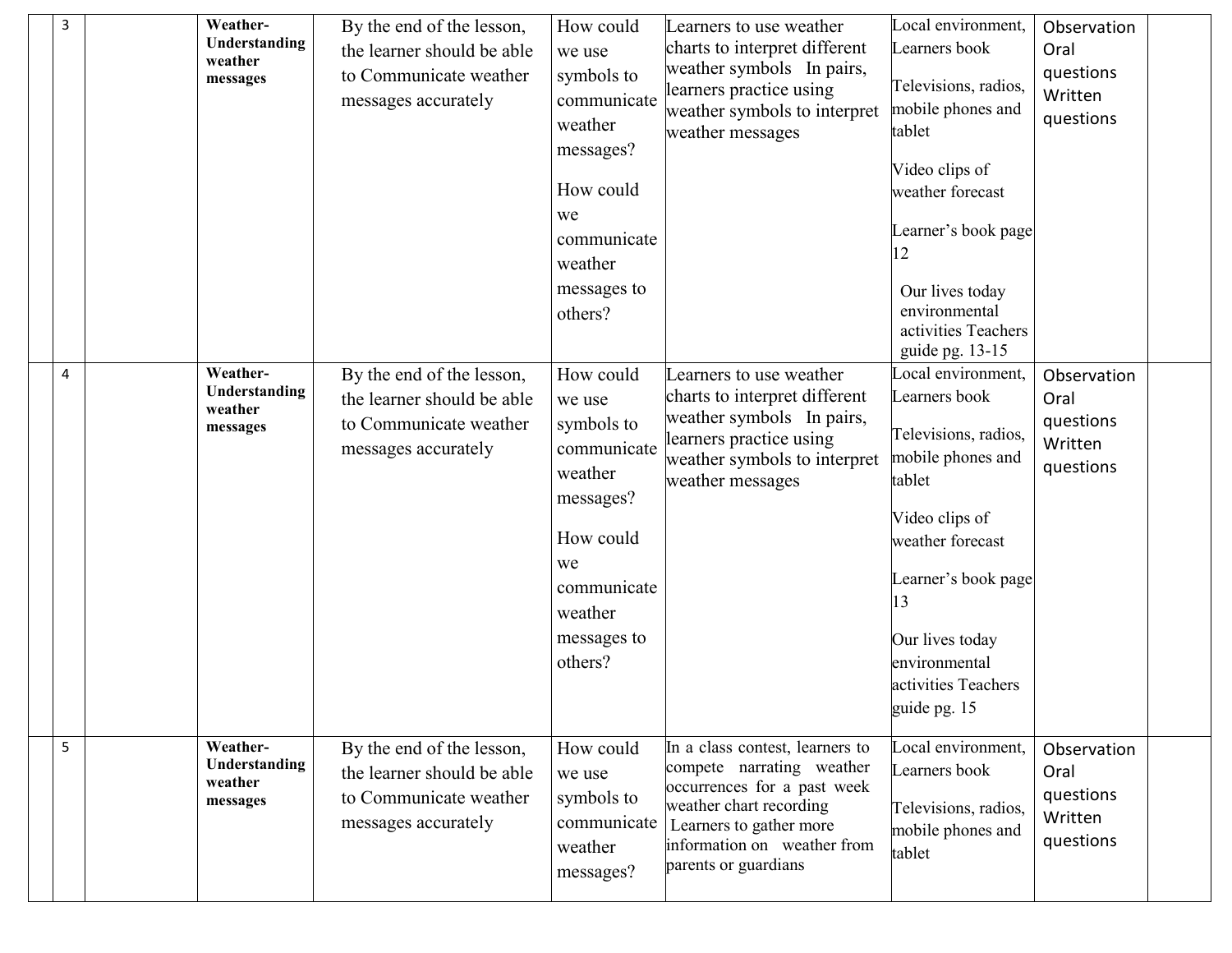|                |                                   |                                                                                                                     | How could                               |                                                                                                                                                                              | Video clips of                                           |                                  |
|----------------|-----------------------------------|---------------------------------------------------------------------------------------------------------------------|-----------------------------------------|------------------------------------------------------------------------------------------------------------------------------------------------------------------------------|----------------------------------------------------------|----------------------------------|
|                |                                   |                                                                                                                     | we                                      |                                                                                                                                                                              | weather forecast                                         |                                  |
|                |                                   |                                                                                                                     | communicate                             |                                                                                                                                                                              |                                                          |                                  |
|                |                                   |                                                                                                                     | weather                                 |                                                                                                                                                                              | Learner's book page<br>13                                |                                  |
|                |                                   |                                                                                                                     | messages to                             |                                                                                                                                                                              |                                                          |                                  |
|                |                                   |                                                                                                                     | others?                                 |                                                                                                                                                                              | Our lives today                                          |                                  |
|                |                                   |                                                                                                                     |                                         |                                                                                                                                                                              | environmental                                            |                                  |
|                |                                   |                                                                                                                     |                                         |                                                                                                                                                                              | activities Teachers                                      |                                  |
|                |                                   |                                                                                                                     |                                         |                                                                                                                                                                              | guide pg. 15                                             |                                  |
| 5<br>1         | Water-<br><b>Storing</b><br>water | By the end of the lesson,<br>the learner should be able<br>to                                                       | Why do we<br>store water at<br>home and | Learners to explore<br>observe various ways of storing<br>water at home and in the school<br>In groups, learners to share                                                    | and Local environment,<br>Learners book<br>Real objects, | Observation<br>Oral<br>questions |
|                |                                   | State the importance of<br>$\bullet$<br>storing water at home and<br>school                                         | school?                                 | their experiences on why water<br>is stored at homes and school.<br>In groups, learners to share                                                                             | pictures of water<br>containers                          | Written<br>questions             |
|                |                                   |                                                                                                                     |                                         | their experiences<br>on<br>how water is stored at homes<br>and school.                                                                                                       | Learners tablets,<br>crayons and<br>Coloured pencils     |                                  |
|                |                                   |                                                                                                                     |                                         |                                                                                                                                                                              | Learner's book page<br>$15 - 17$                         |                                  |
|                |                                   |                                                                                                                     |                                         |                                                                                                                                                                              | Our lives today                                          |                                  |
|                |                                   |                                                                                                                     |                                         |                                                                                                                                                                              | environmental                                            |                                  |
|                |                                   |                                                                                                                     |                                         |                                                                                                                                                                              | activities Teachers                                      |                                  |
|                |                                   |                                                                                                                     |                                         |                                                                                                                                                                              | guide pg. 18-19                                          |                                  |
| $\overline{2}$ | Water-<br><b>Storing</b><br>water | By the end of the lesson,<br>the learner should be able store water at<br>t <sub>o</sub><br>State the importance of | Why do we<br>home and                   | Learners to explore and Local environment,<br>observe various ways of storing Learners book<br>water at home and in the school<br>In groups, learners to share Real objects, |                                                          | Observation<br>Oral<br>questions |
|                |                                   | storing water at home and                                                                                           | school?                                 | their experiences on why water                                                                                                                                               | pictures of water                                        | Written                          |
|                |                                   | school                                                                                                              |                                         | is stored at homes and school.<br>In groups, learners to share                                                                                                               | containers                                               | questions                        |
|                |                                   |                                                                                                                     |                                         | their experiences<br>on                                                                                                                                                      | Learners tablets,                                        |                                  |
|                |                                   |                                                                                                                     |                                         | how water is stored at homes                                                                                                                                                 | crayons and                                              |                                  |
|                |                                   |                                                                                                                     |                                         | and school.                                                                                                                                                                  | Coloured pencils                                         |                                  |
|                |                                   |                                                                                                                     |                                         |                                                                                                                                                                              | Learner's book page<br>$15 - 17$                         |                                  |
|                |                                   |                                                                                                                     |                                         |                                                                                                                                                                              |                                                          |                                  |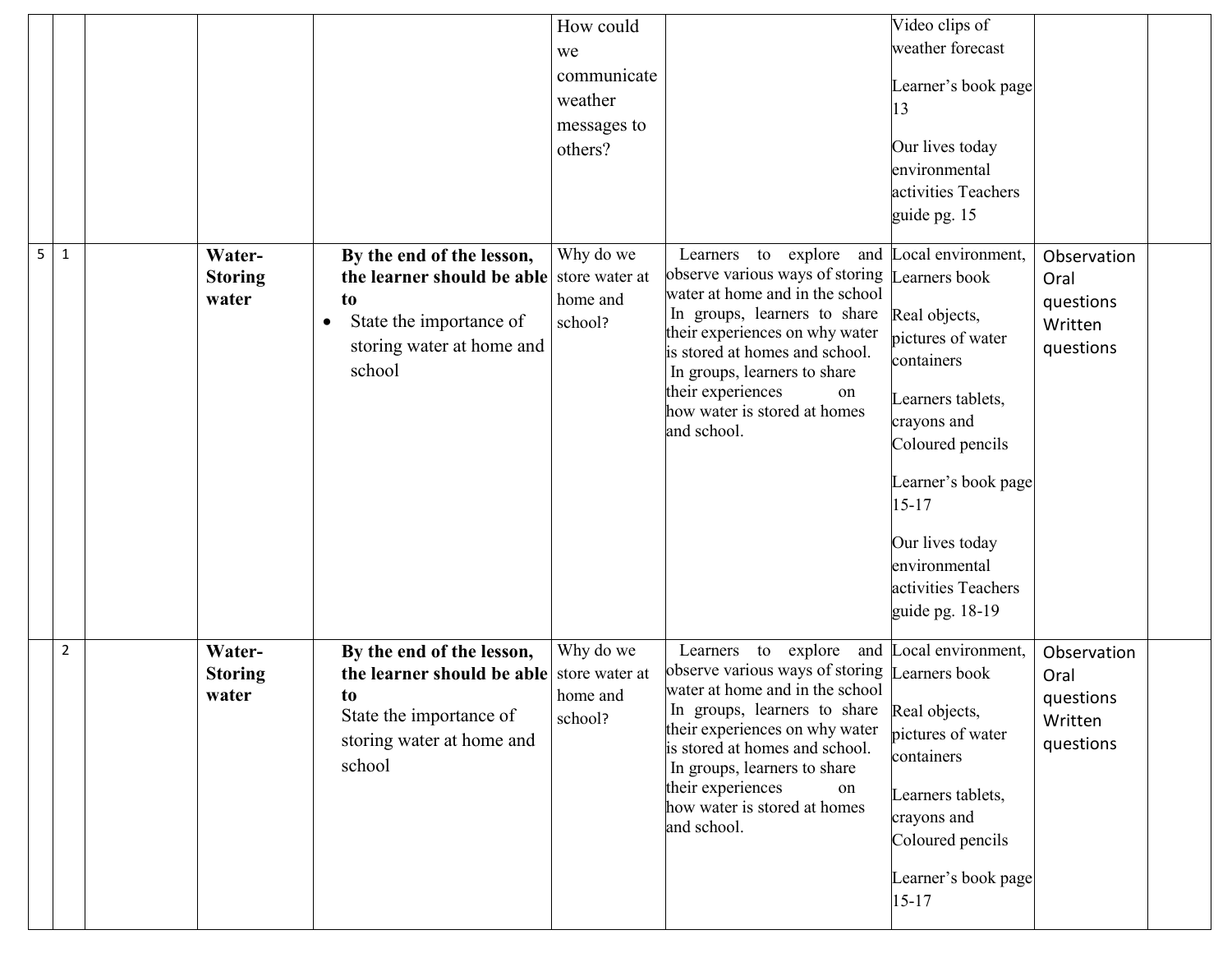| 3 | Water-<br><b>Storing</b><br>water | By the end of the lesson, the<br>learner should be able to<br>Identify ways of storing water<br>$\bullet$<br>in the home and school | Why do we<br>store water at<br>home and<br>school?<br>How do we<br>store water at<br>home and<br>school? | Learners to explore and<br>observe various ways of storing<br>water at home and in the school<br>In groups, learners to share<br>their experiences on why water<br>is stored at homes and school.<br>In groups, learners to share<br>their experiences<br>on<br>how water is stored at homes<br>and school. | Our lives today<br>environmental<br>activities Teachers<br>guide pg. 18-19<br>Local environment,<br>Learners book<br>Real objects,<br>pictures of water<br>containers<br>Learners tablets,<br>crayons and<br>Coloured pencils<br>Learner's book page<br>$15 - 17$<br>Our lives today<br>environmental<br>activities Teachers<br>guide pg. 18-19 | Observation<br>Oral<br>questions<br>Written<br>questions |  |
|---|-----------------------------------|-------------------------------------------------------------------------------------------------------------------------------------|----------------------------------------------------------------------------------------------------------|-------------------------------------------------------------------------------------------------------------------------------------------------------------------------------------------------------------------------------------------------------------------------------------------------------------|-------------------------------------------------------------------------------------------------------------------------------------------------------------------------------------------------------------------------------------------------------------------------------------------------------------------------------------------------|----------------------------------------------------------|--|
| 4 | Water-<br><b>Storing</b><br>water | By the end of the lesson, the<br>learner should be able to<br>Identify ways of storing water<br>in the home and school              | Why do we<br>store water at<br>home and<br>school?<br>How do we<br>store water at<br>home and<br>school? | Learners to explore<br>observe various ways of storing<br>water at home and in the school<br>In groups, learners to share<br>their experiences on why water<br>is stored at homes and school.<br>In groups, learners to share<br>their experiences<br>on<br>how water is stored at homes<br>and school.     | and Local environment,<br>Learners book<br>Real objects,<br>pictures of water<br>containers<br>Learners tablets,<br>crayons and<br>Coloured pencils<br>Learner's book page<br>$15 - 17$<br>Our lives today<br>environmental<br>activities Teachers<br>guide pg. 18-19                                                                           | Observation<br>Oral<br>questions<br>Written<br>questions |  |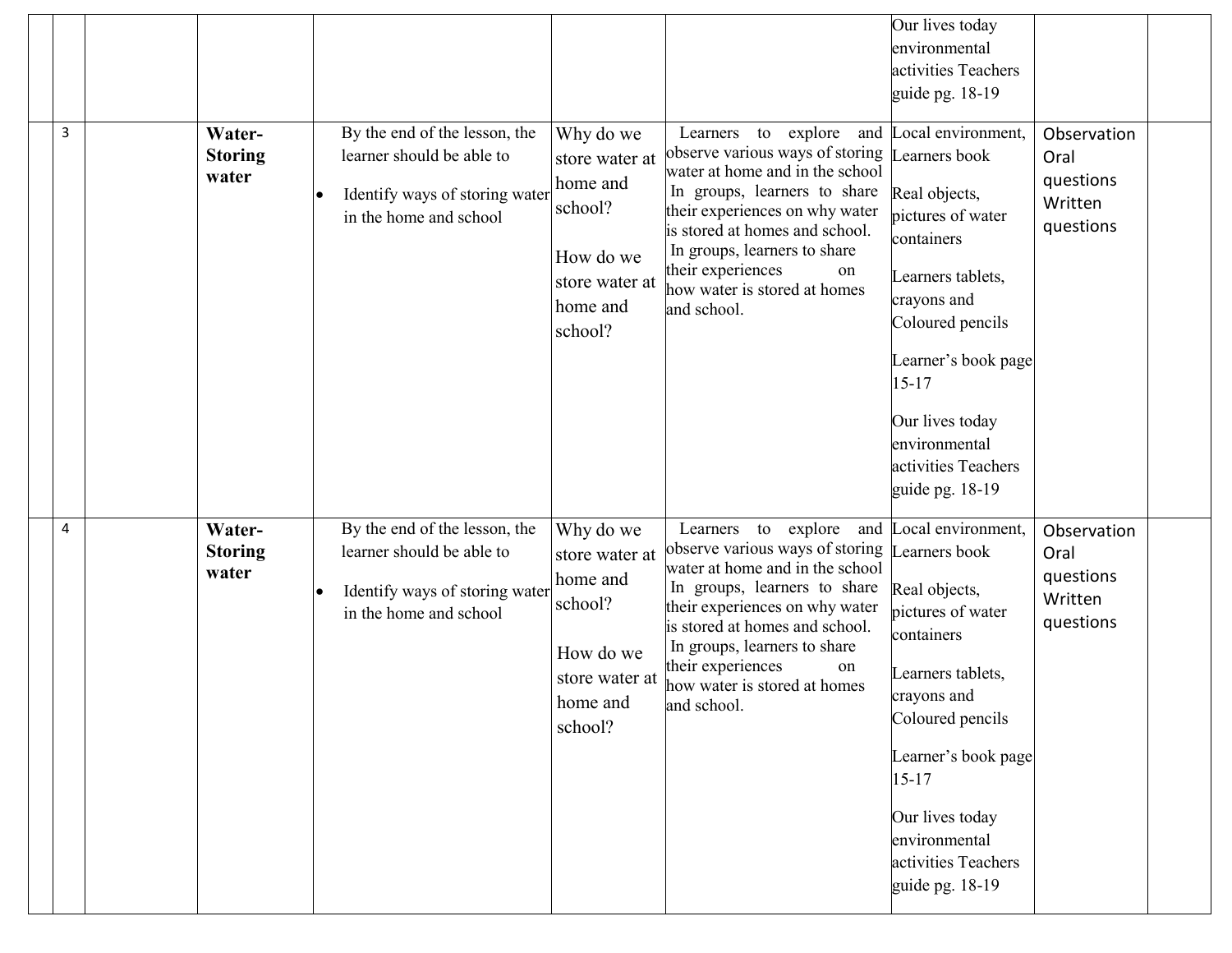|   | 5 | Water-<br><b>Storing</b><br>water | By the end of the lesson,<br>the learner should be able store water at<br>to<br>Store water appropriately in<br>the home and school<br>Appreciate safe water<br>storage to prevent health<br>risks to self and others             | Why do we<br>home and<br>school?<br>How do we<br>store water at<br>home and<br>school? | Learners to explore and Local environment,<br>observe various ways of storing<br>water at home and in the school<br>In groups, learners to share<br>their experiences on why water<br>is stored at homes and school.<br>In groups, learners to share<br>their experiences<br>on<br>how water is stored at homes<br>and school. | Learners book<br>Real objects,<br>pictures of water<br>containers<br>Learners tablets,<br>crayons and<br>Coloured pencils<br>Learner's book page<br>$15 - 17$<br>Our lives today<br>environmental<br>activities Teachers<br>guide pg. 18-19                       | Observation<br>Oral<br>questions<br>Written<br>questions |  |
|---|---|-----------------------------------|-----------------------------------------------------------------------------------------------------------------------------------------------------------------------------------------------------------------------------------|----------------------------------------------------------------------------------------|--------------------------------------------------------------------------------------------------------------------------------------------------------------------------------------------------------------------------------------------------------------------------------------------------------------------------------|-------------------------------------------------------------------------------------------------------------------------------------------------------------------------------------------------------------------------------------------------------------------|----------------------------------------------------------|--|
| 6 | 1 | Water-<br><b>Storing</b><br>water | By the end of the lesson,<br>the learner should be able store water at<br>t <sub>0</sub><br>Store water appropriately in<br>the home and school<br>Appreciate safe water<br>storage to prevent health<br>risks to self and others | Why do we<br>home and<br>school?<br>How do we<br>store water at<br>home and<br>school? | Learners to explore<br>and<br>observe various ways of storing<br>water at home and in the school<br>In groups, learners to share<br>their experiences on why water<br>is stored at homes and school.<br>In groups, learners to share<br>their experiences<br>on<br>how water is stored at homes<br>and school.                 | Local environment,<br>Learners book<br>Real objects,<br>pictures of water<br>containers<br>Learners tablets,<br>crayons and<br>Coloured pencils<br>Learner's book page<br>$15 - 17$<br>Our lives today<br>environmental<br>activities Teachers<br>guide pg. 18-19 | Observation<br>Oral<br>questions<br>Written<br>questions |  |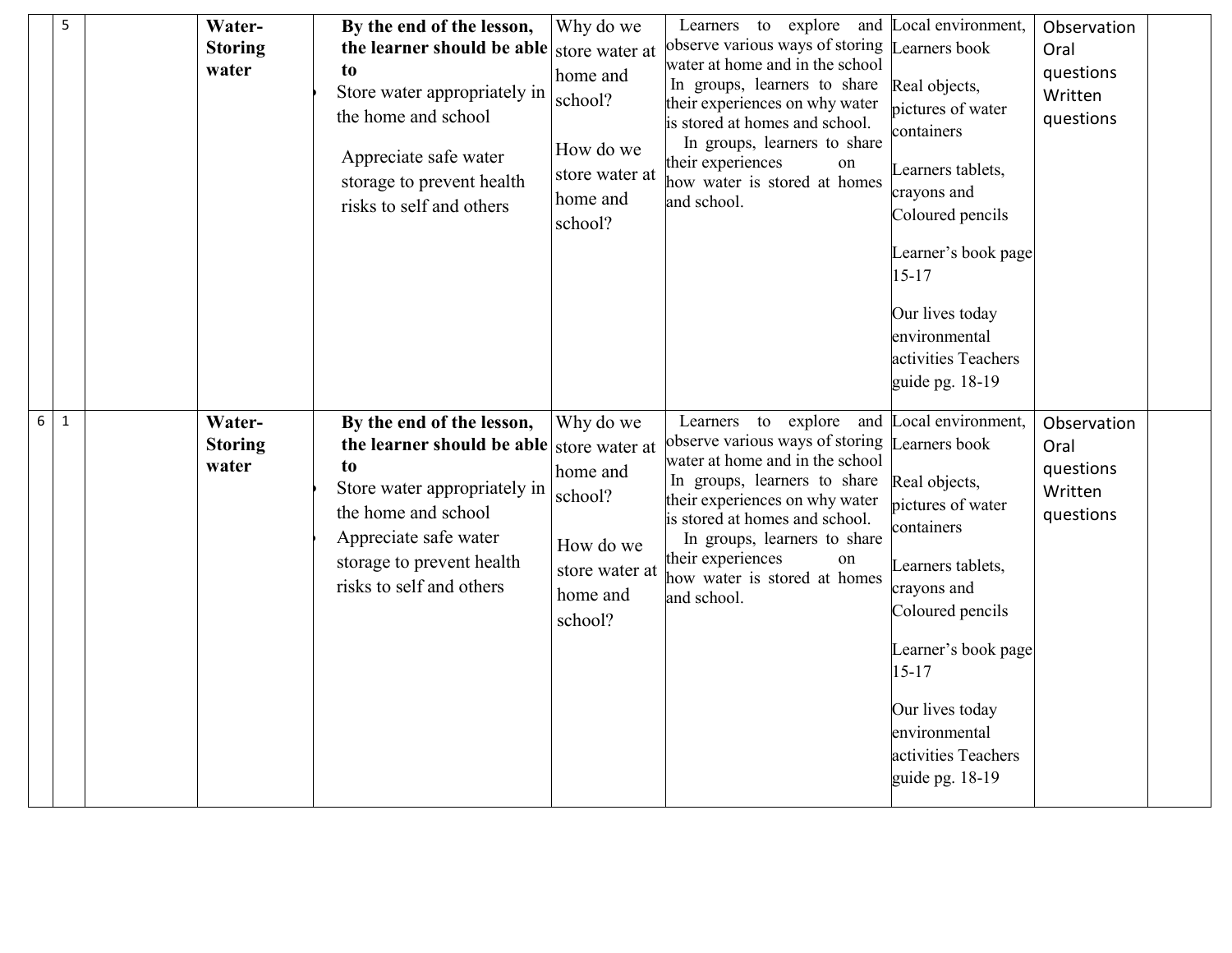| $\overline{2}$ | Water-<br><b>Transporting</b><br>water | By the end of the lesson,<br>the learner should be able<br>to<br>identify different ways of<br>transporting water at home<br>and school                                | How is<br>water<br>at home<br>and in<br>school? | In groups, learners share<br>experiences on various ways in<br>which water is transported at<br>transported home and school<br>Using pictures and video<br>clips,<br>learners to identify ways of<br>transporting water<br>Learners read, tell, or listen to<br>stories about transporting water<br>Using age-appropriate<br>containers,<br>learners to carry and store water<br>for personal use<br>Learners to find out how water<br>is transported and stored.    | Water, drums<br>Pictures showing<br>the various ways<br>of storing water<br>Video clips of the<br>various ways of<br>storing water,<br>learners' tablet<br>Learner's book<br>page 18-20<br>Our lives today<br>environmental<br>activities Teachers<br>guide pg. $21-23$ | Observation<br>Oral<br>questions<br>Written<br>questions |  |
|----------------|----------------------------------------|------------------------------------------------------------------------------------------------------------------------------------------------------------------------|-------------------------------------------------|----------------------------------------------------------------------------------------------------------------------------------------------------------------------------------------------------------------------------------------------------------------------------------------------------------------------------------------------------------------------------------------------------------------------------------------------------------------------|-------------------------------------------------------------------------------------------------------------------------------------------------------------------------------------------------------------------------------------------------------------------------|----------------------------------------------------------|--|
| 3              | Water-<br><b>Transporting</b><br>water | By the end of the lesson,<br>the learner should be able<br>t <sub>0</sub><br>identify different ways of<br>transporting water at home<br>and school                    | How is water<br>home and in<br>school?          | In groups, learners share<br>transported at experiences on various ways in<br>which water is transported at<br>home and school<br>Using pictures and video<br>clips,<br>learners to identify ways of<br>transporting water<br>Learners read, tell, or listen to<br>stories about transporting water<br>Using age-appropriate<br>containers,<br>learners to carry and store water<br>for personal use<br>Learners to find out how water<br>is transported and stored. | Water, drums<br>Pictures showing<br>the various ways<br>of storing water<br>Video clips of the<br>various ways of<br>storing water,<br>learners' tablet<br>Learner's book<br>page 18-20<br>Our lives today<br>environmental<br>activities Teachers<br>guide pg. 21-23   | Observation<br>Oral<br>questions<br>Written<br>questions |  |
| 4              | Water-<br>water                        | By the end of the lesson, the<br>Transporting learner should be able to<br>demonstrate suitable ways<br>of carrying small<br>quantities of water at<br>home and school | How is water<br>home and in<br>school?          | In groups, learners share<br>transported at <i>experiences</i> on various ways in<br>which water is transported at<br>home and school<br>Using pictures and video<br>clips,<br>learners to identify ways of<br>transporting water<br>Learners read, tell, or listen to<br>stories about transporting water                                                                                                                                                           | Water, drums<br>Pictures showing<br>the various ways<br>of storing water<br>Video clips of the<br>various ways of<br>storing water,<br>learners' tablet<br>Learner's book<br>page 18-20                                                                                 | Observation<br>Oral<br>questions<br>Written<br>questions |  |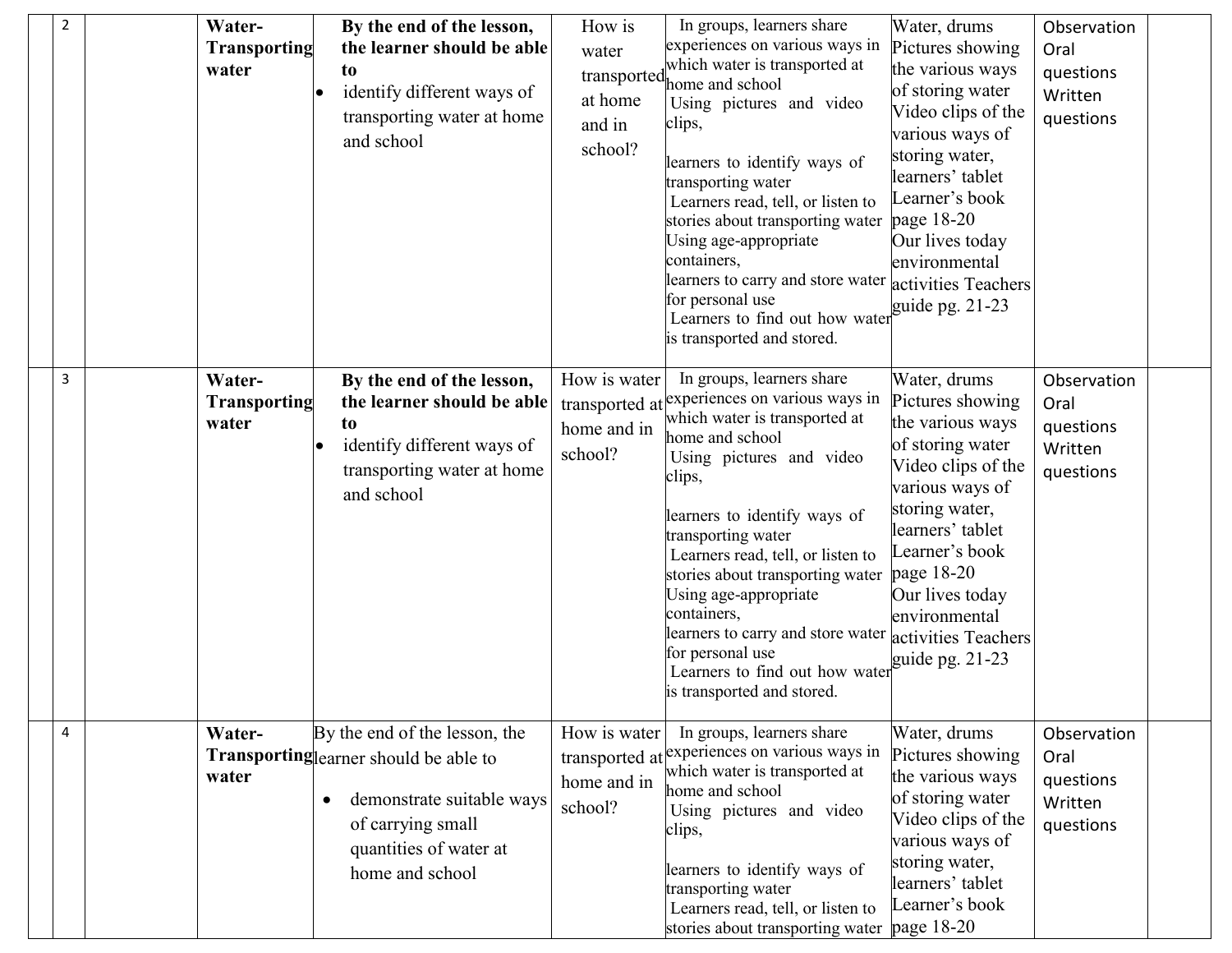|                   |                 |                                                                                                                                                                     |                                        | Using age-appropriate<br>containers,<br>learners to carry and store water activities Teachers<br>for personal use<br>Learners to find out how water<br>is transported and stored.                                                                                                                                                                                                                                                                                    | Our lives today<br>environmental<br>guide pg. 21-23                                                                                                                                                                                                                     |                                                          |
|-------------------|-----------------|---------------------------------------------------------------------------------------------------------------------------------------------------------------------|----------------------------------------|----------------------------------------------------------------------------------------------------------------------------------------------------------------------------------------------------------------------------------------------------------------------------------------------------------------------------------------------------------------------------------------------------------------------------------------------------------------------|-------------------------------------------------------------------------------------------------------------------------------------------------------------------------------------------------------------------------------------------------------------------------|----------------------------------------------------------|
| 5                 | Water-<br>water | By the end of the lesson, the<br>Transporting learner should be able to<br>demonstrate suitable ways of<br>carrying small quantities of<br>water at home and school | How is water<br>home and in<br>school? | In groups, learners share<br>transported at experiences on various ways in<br>which water is transported at<br>home and school<br>Using pictures and video<br>clips,<br>learners to identify ways of<br>transporting water<br>Learners read, tell, or listen to<br>stories about transporting water<br>Using age-appropriate<br>containers,<br>learners to carry and store water<br>for personal use<br>Learners to find out how water<br>is transported and stored. | Water, drums<br>Pictures showing<br>the various ways<br>of storing water<br>Video clips of the<br>various ways of<br>storing water,<br>learners' tablet<br>Learner's book<br>page $18-20$<br>Our lives today<br>environmental<br>activities Teachers<br>guide pg. 21-23 | Observation<br>Oral<br>questions<br>Written<br>questions |
| $\overline{7}$    |                 |                                                                                                                                                                     | <b>HALF TERM</b>                       |                                                                                                                                                                                                                                                                                                                                                                                                                                                                      |                                                                                                                                                                                                                                                                         |                                                          |
| 8<br>$\mathbf{1}$ | Water-<br>water | By the end of the lesson, the<br>Transporting learner should be able to<br>appreciate different means<br>used in transporting water to<br>school and home           | How is water<br>home and in<br>school? | In groups, learners share<br>transported at $\exp$ experiences on various ways in Pictures showing<br>which water is transported at<br>home and school<br>Using pictures and video<br>clips,<br>learners to identify ways of<br>transporting water<br>Learners read, tell, or listen to<br>stories about transporting water<br>Using age-appropriate<br>containers,                                                                                                  | Water, drums<br>the various ways<br>of storing water<br>Video clips of the<br>various ways of<br>storing water,<br>learners' tablet<br>Learner's book<br>page 18-20<br>Our lives today<br>environmental                                                                 | Observation<br>Oral<br>questions<br>Written<br>questions |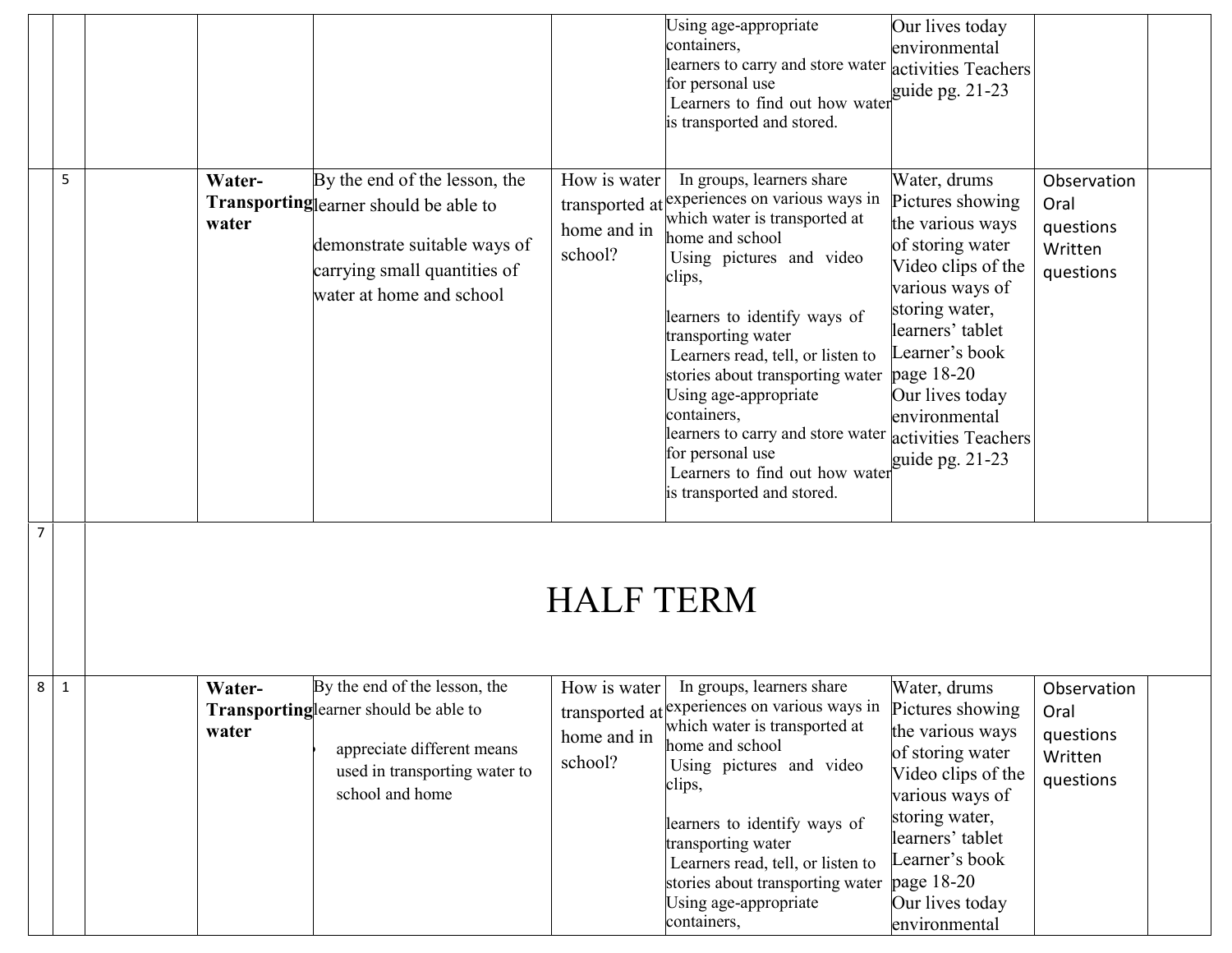|                |                          |                                                                                                                          |                                                                                                | learners to carry and store water activities Teachers<br>for personal use<br>Learners to find out how water<br>is transported and stored.                                                                                                           | guide pg. $21-23$                                                                                                                                                                                                             |                                                          |  |
|----------------|--------------------------|--------------------------------------------------------------------------------------------------------------------------|------------------------------------------------------------------------------------------------|-----------------------------------------------------------------------------------------------------------------------------------------------------------------------------------------------------------------------------------------------------|-------------------------------------------------------------------------------------------------------------------------------------------------------------------------------------------------------------------------------|----------------------------------------------------------|--|
| $\overline{2}$ | <b>Exploring</b><br>soil | By the end of the lesson, the<br>learner should be able to<br>Model objects with<br>different types of soil              | What objects<br>could we<br>make with<br>soil?<br>Which type of<br>soil makes<br>good ribbons  | In groups, learners to model Local environment<br>soil ribbons using the soil<br>samples provided (clay, loam, containers<br>sand). Learners to observe to Pictures of types<br>find out which soil samples<br>make smooth long ribbons             | Soil, water,<br>of soil, flash cards<br>Soap and water for<br>washing hands,<br>manila papers<br>Learner's book<br>page 21<br>Our lives today<br>environmental<br>activities Teachers<br>guide pg. $26-31$                    | Observation<br>Oral<br>questions<br>Written<br>questions |  |
| 3              | <b>Exploring</b><br>soil | By the end of the lesson, the<br>learner should be able to<br>Model objects with<br>$\bullet$<br>different types of soil | What objects<br>could we<br>make with<br>soil?<br>Which type of<br>soil makes<br>good ribbons? | In groups, learners to model Local environment<br>soil ribbons using the soil<br>samples provided (clay, loam, containers<br>sand). Learners to observe to<br>find out which soil samples<br>make smooth long ribbons                               | Soil, water,<br>Pictures of types<br>of soil, flash cards<br>Soap and water for<br>washing hands,<br>manila papers<br>Learner's book<br>page 21<br>Our lives today<br>environmental<br>activities Teachers<br>guide pg. 26-31 | Observation<br>Oral<br>questions<br>Written<br>questions |  |
| $\Delta$       | <b>Exploring</b><br>soil | By the end of the lesson, the<br>learner should be able to<br>Determine the<br>soil that makes long smooth<br>ribbons    | What objects<br>could we<br>make with<br>soil?<br>Which type of<br>soil makes<br>good ribbons? | In groups, learners to model Local environment Observation<br>soil ribbons using the soil<br>samples provided (clay, loam, containers<br>sand). Learners to observe to Pictures of types<br>find out which soil samples<br>make smooth long ribbons | Soil, water,<br>of soil, flash cards<br>Soap and water for<br>washing hands,<br>manila papers<br>Learner's book<br>page 21                                                                                                    | Oral<br>questions<br>Written<br>questions                |  |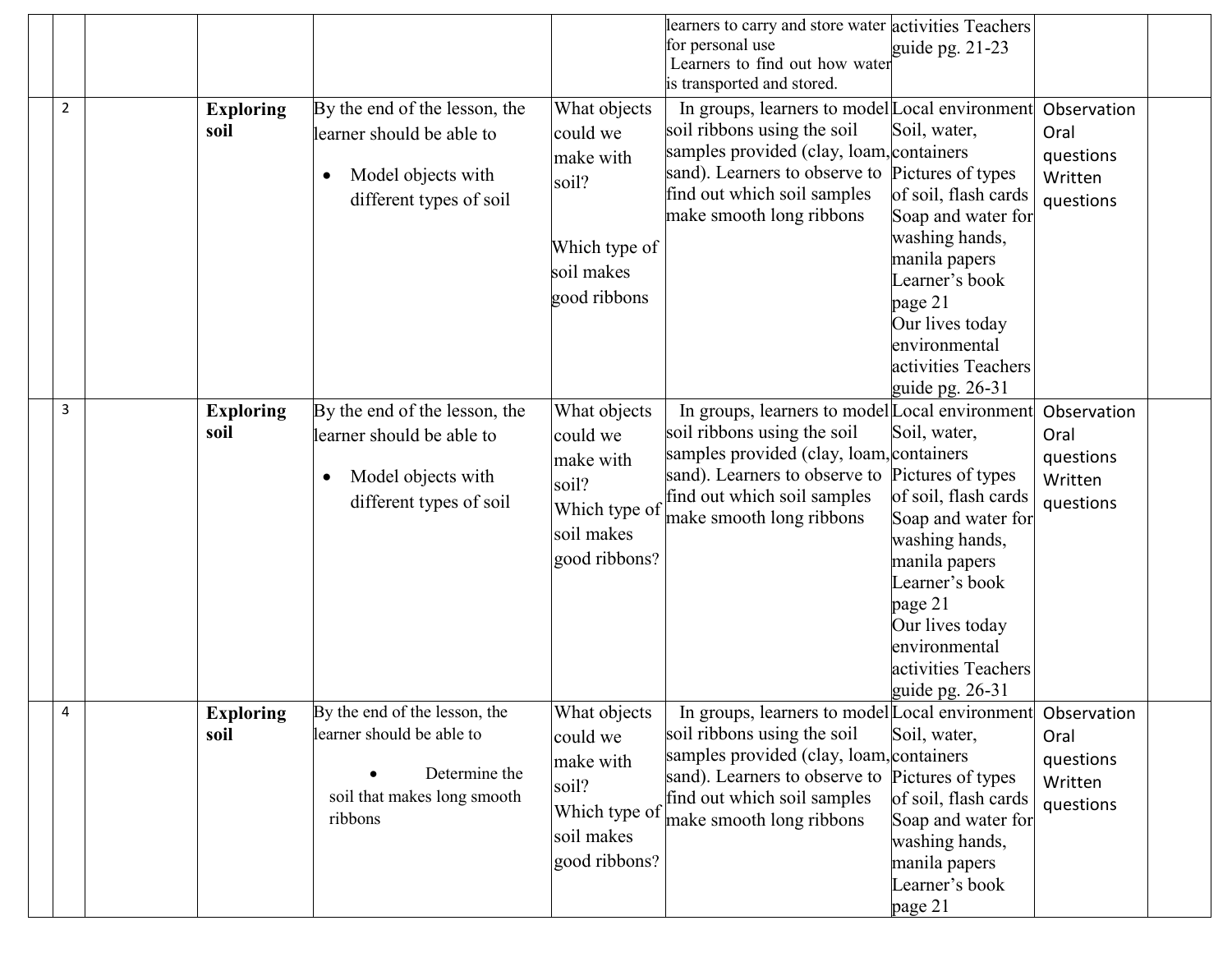|   |                |                          |                                                                                                                                                                                                             |                                                                                                |                                                                                                                                                                                                                                         | Our lives today<br>environmental<br>activities Teachers<br>guide pg. 26-31                                                                                                                                                    |                                                          |  |
|---|----------------|--------------------------|-------------------------------------------------------------------------------------------------------------------------------------------------------------------------------------------------------------|------------------------------------------------------------------------------------------------|-----------------------------------------------------------------------------------------------------------------------------------------------------------------------------------------------------------------------------------------|-------------------------------------------------------------------------------------------------------------------------------------------------------------------------------------------------------------------------------|----------------------------------------------------------|--|
|   | 5              | <b>Exploring</b><br>soil | By the end of the lesson, the<br>learner should be able to<br>Determine the<br>soil that makes long smooth<br>ribbons                                                                                       | What objects<br>could we<br>make with<br>soil?<br>Which type of<br>soil makes<br>good ribbons? | In groups, learners to model Local environment<br>soil ribbons using the soil<br>samples provided (clay, loam, containers<br>sand). Learners to observe to Pictures of types<br>find out which soil samples<br>make smooth long ribbons | Soil, water,<br>of soil, flash cards<br>Soap and water for<br>washing hands,<br>manila papers<br>Learner's book<br>page 21<br>Our lives today<br>environmental<br>activities Teachers<br>guide pg. 26-31                      | Observation<br>Oral<br>questions<br>Written<br>questions |  |
| 9 | 1              | <b>Exploring</b><br>soil | By the end of the lesson, the<br>learner should be able to<br>Determine the soil that<br>makes long smooth<br>ribbons<br>Appreciate different types<br>$\bullet$<br>of soil In the immediate<br>environment | What objects<br>could we<br>make with<br>soil?<br>Which type of<br>soil makes<br>good ribbons? | In groups, learners to model Local environment<br>soil ribbons using the soil<br>samples provided (clay, loam, containers<br>sand). Learners to observe to<br>find out which soil samples<br>make smooth long ribbons                   | Soil, water,<br>Pictures of types<br>of soil, flash cards<br>Soap and water for<br>washing hands,<br>manila papers<br>Learner's book<br>page 21<br>Our lives today<br>environmental<br>activities Teachers<br>guide pg. 26-31 | Observation<br>Oral<br>questions<br>Written<br>questions |  |
|   | $\overline{2}$ | <b>Exploring</b><br>soil | By the end of the lesson, the<br>learner should be able to<br>Determine the soil that makes<br>long smooth ribbons                                                                                          | What objects<br>could we<br>make with<br>soil?                                                 | In groups, learners to model Local environment<br>soil ribbons using the soil<br>samples provided (clay, loam, containers<br>sand). Learners to observe to<br>find out which soil samples<br>make smooth long ribbons                   | Soil, water,<br>Pictures of types<br>of soil, flash cards                                                                                                                                                                     | Observation<br>Oral<br>questions<br>Written<br>questions |  |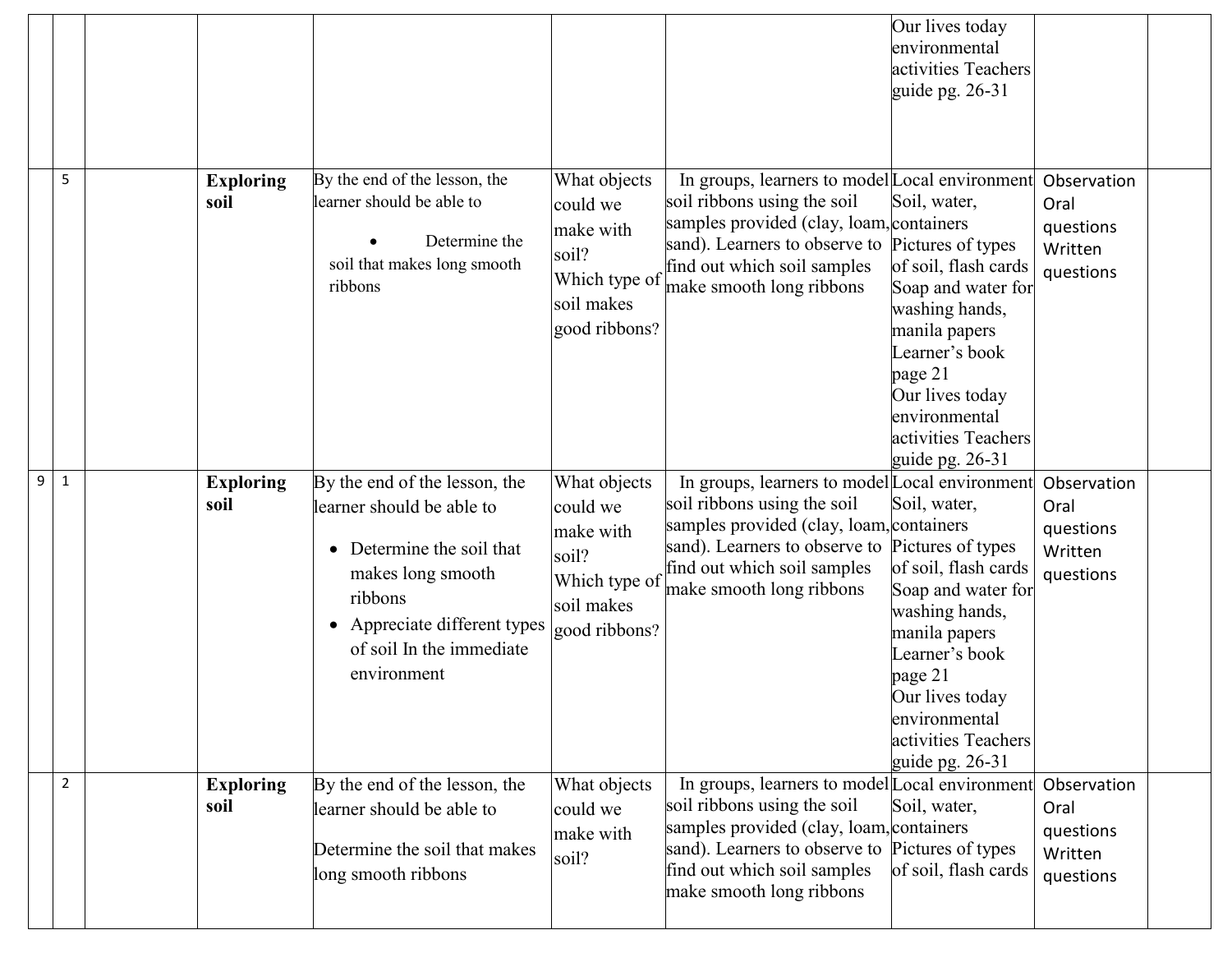|   |                  | Appreciate different types of               | Which type of |                                                              | Soap and water for                                                                      |             |  |
|---|------------------|---------------------------------------------|---------------|--------------------------------------------------------------|-----------------------------------------------------------------------------------------|-------------|--|
|   |                  | soil In the immediate                       | soil makes    |                                                              | washing hands,                                                                          |             |  |
|   |                  | environment                                 | good ribbons? |                                                              | manila papers                                                                           |             |  |
|   |                  |                                             |               |                                                              | Learner's book                                                                          |             |  |
|   |                  |                                             |               |                                                              | page 21                                                                                 |             |  |
|   |                  |                                             |               |                                                              | Our lives today                                                                         |             |  |
|   |                  |                                             |               |                                                              | environmental                                                                           |             |  |
|   |                  |                                             |               |                                                              | activities Teachers                                                                     |             |  |
|   |                  |                                             |               |                                                              | guide pg. $26-31$                                                                       |             |  |
| 3 | <b>Exploring</b> | By the end of the lesson, the               | What objects  | In groups, learners to model Local environment               |                                                                                         | Observation |  |
|   | soil             | learner should be able to                   | could we      | soil ribbons using the soil                                  | Soil, water,                                                                            | Oral        |  |
|   |                  | Model objects with different                | make with     | samples provided (clay, loam, containers                     |                                                                                         | questions   |  |
|   |                  | types of soil                               | soil?         | sand). Learners to observe to<br>find out which soil samples | Pictures of types<br>of soil, flash cards                                               | Written     |  |
|   |                  | Determine the soil that<br>$\bullet$        | Which type of | make smooth long ribbons                                     | Soap and water for                                                                      | questions   |  |
|   |                  | makes long smooth ribbons                   | soil makes    |                                                              | washing hands,                                                                          |             |  |
|   |                  | Appreciate different types of good ribbons? |               |                                                              | manila papers                                                                           |             |  |
|   |                  | soil In the immediate                       |               |                                                              | Learner's book                                                                          |             |  |
|   |                  | environment                                 |               |                                                              | page 21                                                                                 |             |  |
|   |                  |                                             |               |                                                              | Our lives today                                                                         |             |  |
|   |                  |                                             |               |                                                              | environmental                                                                           |             |  |
|   |                  |                                             |               |                                                              | activities Teachers                                                                     |             |  |
|   |                  |                                             |               |                                                              | guide pg. 26-31                                                                         |             |  |
| 4 | <b>Exploring</b> | By the end of the lesson, the               | What objects  | In groups, learners to model Local environment               |                                                                                         | Observation |  |
|   | soil             | learner should be able to                   | could we      | soil ribbons using the soil                                  | Soil, water,                                                                            | Oral        |  |
|   |                  |                                             | make with     | samples provided (clay, loam, containers                     |                                                                                         | questions   |  |
|   |                  | Model objects with different                | soil?         | sand). Learners to observe to                                | Pictures of types                                                                       | Written     |  |
|   |                  | types of soil                               | Which type of | find out which soil samples                                  | of soil, flash cards                                                                    | questions   |  |
|   |                  | Determine the soil that                     | soil makes    | make smooth long ribbons                                     | Soap and water for                                                                      |             |  |
|   |                  | makes long smooth ribbons                   |               |                                                              | washing hands,                                                                          |             |  |
|   |                  | Appreciate different types of soil          | good ribbons? |                                                              | manila papers                                                                           |             |  |
|   |                  |                                             |               |                                                              | Learner's book                                                                          |             |  |
|   |                  |                                             |               |                                                              |                                                                                         |             |  |
|   |                  |                                             |               |                                                              |                                                                                         |             |  |
|   |                  |                                             |               |                                                              |                                                                                         |             |  |
|   |                  |                                             |               |                                                              |                                                                                         |             |  |
|   |                  | In the immediate environment                |               |                                                              | page 21<br>Our lives today<br>environmental<br>activities Teachers<br>guide pg. $26-31$ |             |  |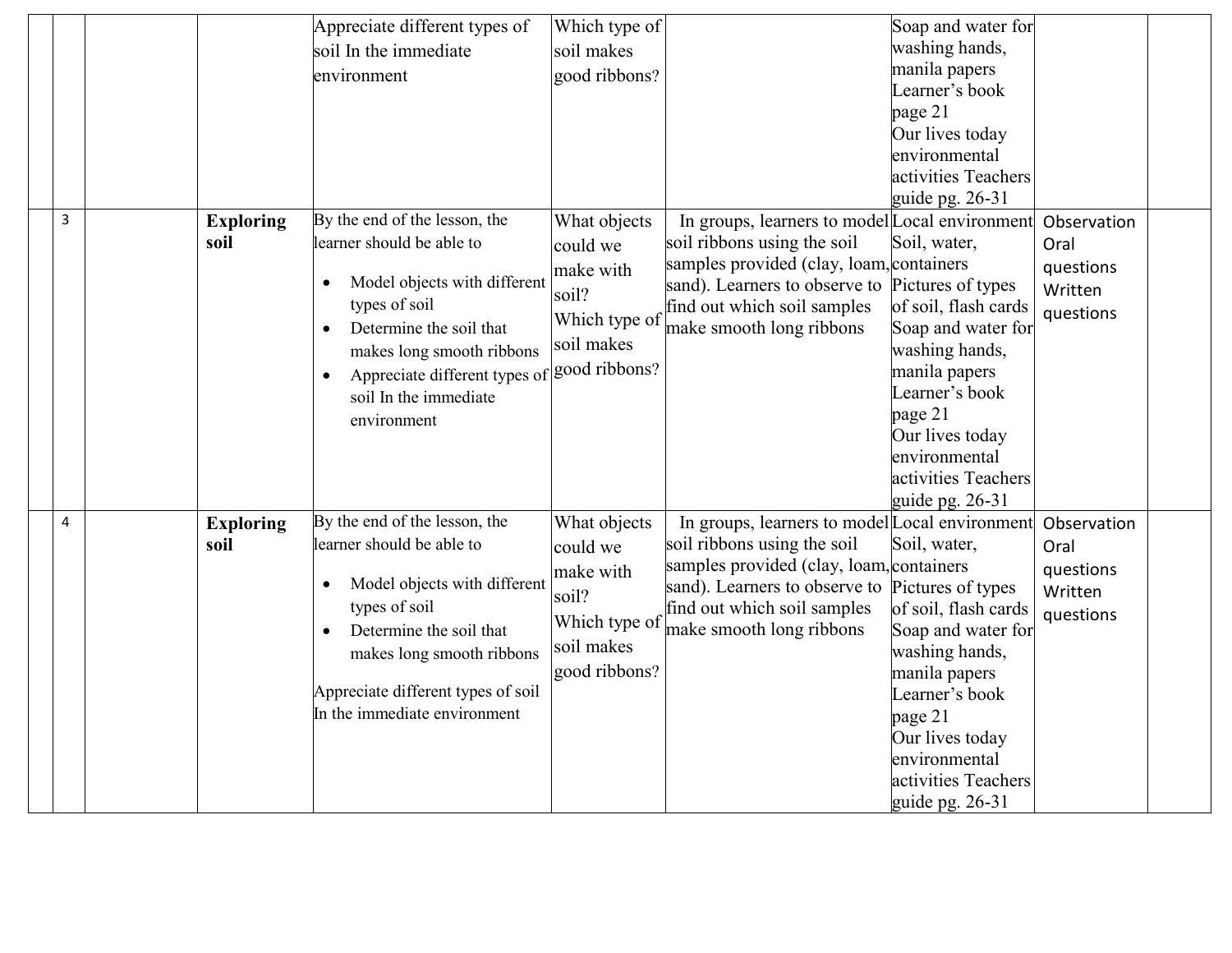|        | 5              | <b>Exploring</b><br>soil        | By the end of the lesson, the<br>learner should be able to<br>Model objects with<br>٠<br>different types of soil<br>Determine the soil that<br>makes long smooth<br>ribbons<br>Appreciate different types of<br>soil In the immediate<br>environment         | What objects<br>could we<br>make with<br>soil?<br>Which type of<br>soil makes<br>good ribbons? | In groups, learners to model Local environment<br>soil ribbons using the soil<br>samples provided (clay, loam, containers<br>sand). Learners to observe to Pictures of types<br>find out which soil samples<br>make smooth long ribbons                                   | Soil, water,<br>of soil, flash cards<br>Soap and water for<br>washing hands,<br>manila papers<br>Learner's book<br>page 21<br>Our lives today<br>environmental<br>activities Teachers<br>guide pg. 26-31 | Observation<br>Oral<br>questions<br>Written<br>questions |  |
|--------|----------------|---------------------------------|--------------------------------------------------------------------------------------------------------------------------------------------------------------------------------------------------------------------------------------------------------------|------------------------------------------------------------------------------------------------|---------------------------------------------------------------------------------------------------------------------------------------------------------------------------------------------------------------------------------------------------------------------------|----------------------------------------------------------------------------------------------------------------------------------------------------------------------------------------------------------|----------------------------------------------------------|--|
| $10-1$ |                | <b>Exploring</b><br>soil        | By the end of the lesson, the<br>learner should be able to<br>Model objects with<br>different types of soil<br>Determine the soil that<br>$\bullet$<br>makes long smooth<br>ribbons<br>Appreciate different types of<br>soil In the immediate<br>environment | What objects<br>could we<br>make with<br>soil?<br>Which type of<br>soil makes<br>good ribbons? | In groups, learners to model Local environment<br>soil ribbons using the soil Soil, water,<br>samples provided (clay, loam, containers<br>sand). Learners to observe to Pictures of types<br>find out which soil samples of soil, flash cards<br>make smooth long ribbons | Soap and water for<br>washing hands,<br>manila papers<br>Learner's book<br>page 23-24<br>Our lives today<br>environmental<br>activities Teachers<br>guide pg. 26-31                                      | Observation<br>Oral<br>questions<br>Written<br>questions |  |
|        | $\overline{2}$ | <b>Exploring</b><br><b>Soil</b> | By the end of the lesson, the<br>learner should be able to<br>Model objects with<br>different types of soil<br>Determine the soil that<br>$\bullet$<br>makes long smooth<br>ribbons<br>Appreciate different types of<br>soil In the immediate<br>environment | What objects<br>could we<br>make with<br>soil?<br>Which type of<br>soil makes                  | In groups, learners to model<br>soil ribbons using the soil<br>samples provided (clay, loam, of soil, flash cards<br>sand). Learners to observe to<br>find out which soil samples<br>good ribbons? make smooth long ribbons                                               | Local environment<br>Soil, water,<br>containers<br>Pictures of types<br>Soap and water for<br>washing hands,<br>manila papers<br>Learner's book<br>page 23-24<br>Our lives today<br>environmental        | Observation<br>Oral<br>questions<br>Written<br>questions |  |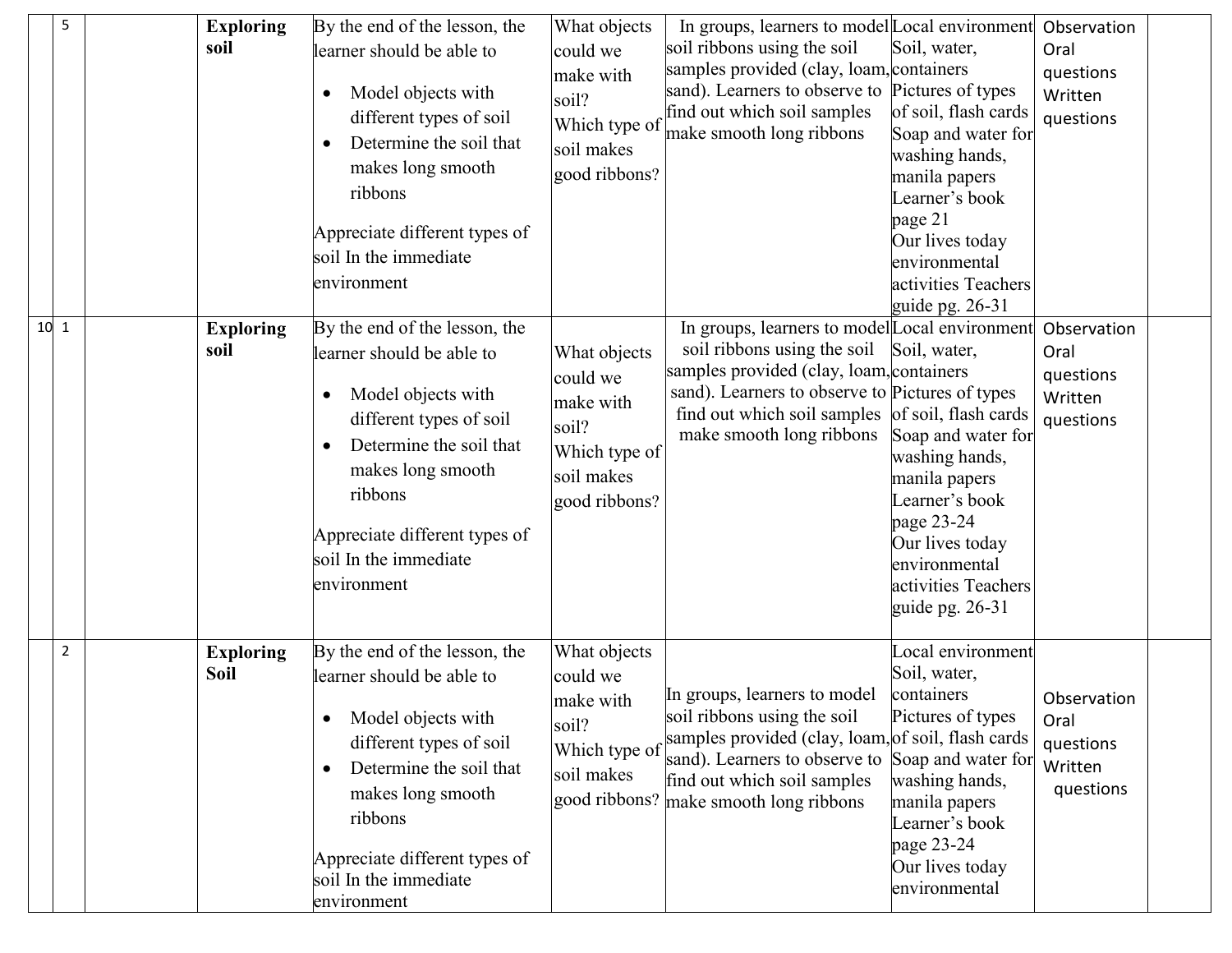|                |                                 |                                                                                                                                     |                                                                                                |                                                                                                                                                                                                               | activities Teachers<br>guide pg. 26-31                                                                                                                                                                                                        |                                                          |
|----------------|---------------------------------|-------------------------------------------------------------------------------------------------------------------------------------|------------------------------------------------------------------------------------------------|---------------------------------------------------------------------------------------------------------------------------------------------------------------------------------------------------------------|-----------------------------------------------------------------------------------------------------------------------------------------------------------------------------------------------------------------------------------------------|----------------------------------------------------------|
| 3              | <b>Exploring</b><br><b>Soil</b> | By the end of the lesson, the<br>learner should be able to<br>Appreciate different types of<br>soil In the immediate<br>environment | What objects<br>could we<br>make with<br>soil?<br>Which type of<br>soil makes<br>good ribbons? | In groups, learners to model<br>soil ribbons using the soil<br>samples provided (clay, loam, of soil, flash cards<br>sand). Learners to observe to<br>find out which soil samples<br>make smooth long ribbons | Local environment<br>Soil, water,<br>containers<br>Pictures of types<br>Soap and water for<br>washing hands,<br>manila papers<br>Learner's book<br>page 23-24<br>Our lives today<br>environmental<br>activities Teachers<br>guide pg. $26-31$ | Observation<br>Oral<br>questions<br>Written<br>questions |
| $11$ 1         | <b>Exploring</b><br>soil        | By the end of the lesson, the<br>learner should be able to tell<br>the type of soil suitable for<br>modelling                       | What objects<br>could we<br>make with<br>soil?<br>Which type of<br>soil makes<br>good ribbons? | In groups, learners to model<br>soil ribbons using the soil<br>samples provided (clay, loam, of soil, flash cards<br>sand). Learners to observe to<br>find out which soil samples<br>make smooth long ribbons | Local environment<br>Soil, water,<br>containers<br>Pictures of types<br>Soap and water for<br>washing hands,<br>manila papers<br>Learner's book<br>page 23-24<br>Our lives today<br>environmental<br>activities Teachers<br>guide pg. 26-31   | Observation<br>Oral<br>questions<br>Written<br>questions |
| $\overline{2}$ | <b>Exploring</b><br>Soil        | By the end of the lesson, the<br>learner should be able to tell<br>the soil suitable for farming                                    | What objects<br>could we<br>make with<br>soil?<br>Which type of<br>soil makes<br>good ribbons? | In groups, learners to model<br>soil ribbons using the soil<br>samples provided (clay, loam, of soil, flash cards<br>sand). Learners to observe to<br>find out which soil samples<br>make smooth long ribbons | Local environment<br>Soil, water,<br>containers<br>Pictures of types<br>Soap and water for<br>washing hands,<br>manila papers<br>Learner's book<br>page 23-24                                                                                 | Observation<br>Oral<br>questions<br>Written<br>questions |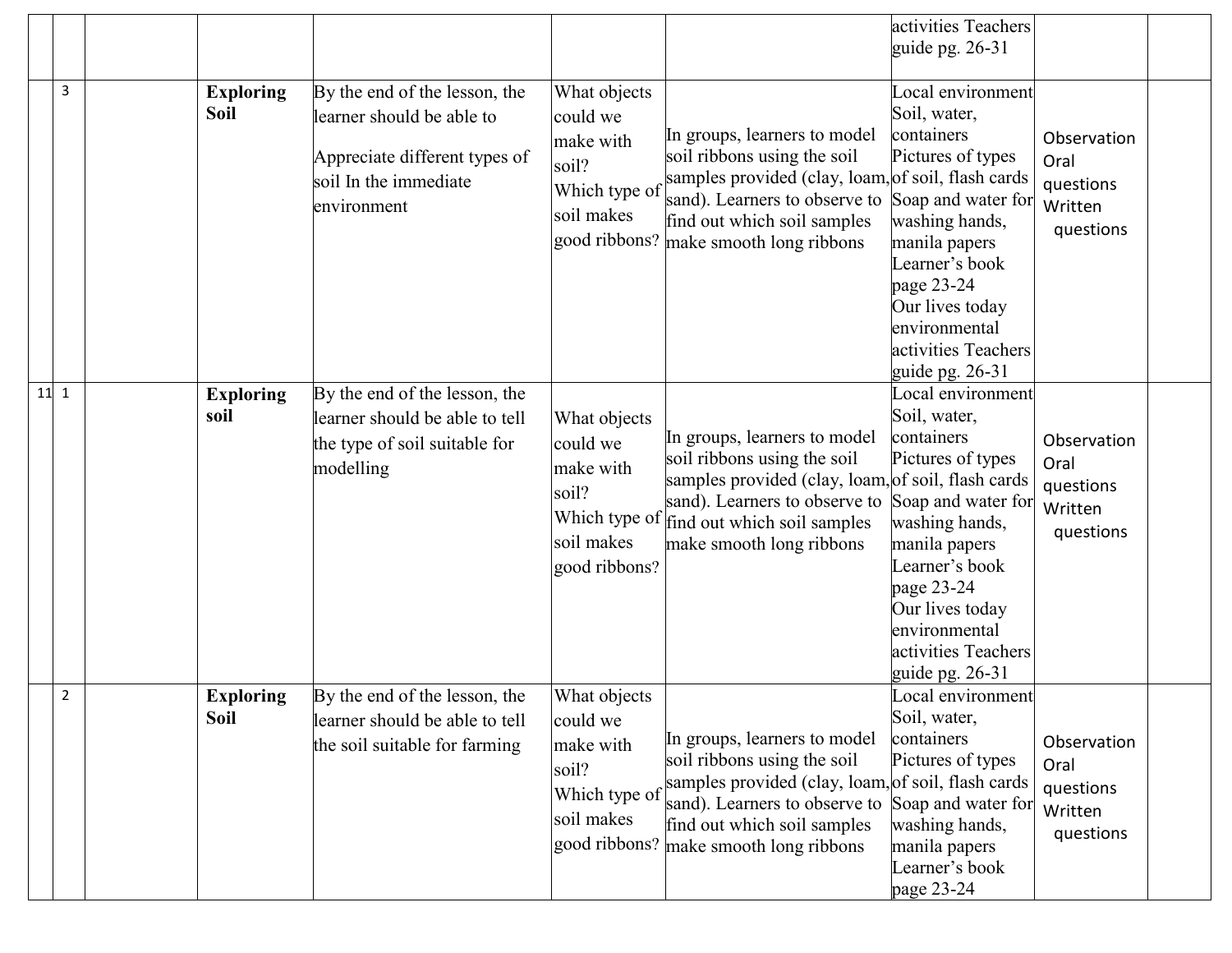| 3              | <b>Exploring</b><br>parts of<br>plants | By the end of the lesson, the<br>learner should be able to<br>Identify parts of a plant                                               | What are<br>the<br>different<br>parts of a<br>plant? | In a nature walk, learners to<br>explore different plants in the<br>immediate environment.<br>Learners to observe parts of<br>the plants (roots, stem, leaves,<br>flowers, fruits) from different<br>types of plants<br>What are the different parts of<br>a plant? | Our lives today<br>environmental<br>activities Teachers<br>guide pg. $26-31$<br>Real plants,<br>photographs<br>Crayons and<br>Coloured pencils<br>Learners' tablets<br>Learner's book<br>page 26-31<br>Our lives today<br>environmental<br>activities Teachers<br>guide pg. 33-37 | Observation<br>Oral<br>questions<br>Written<br>questions |  |
|----------------|----------------------------------------|---------------------------------------------------------------------------------------------------------------------------------------|------------------------------------------------------|---------------------------------------------------------------------------------------------------------------------------------------------------------------------------------------------------------------------------------------------------------------------|-----------------------------------------------------------------------------------------------------------------------------------------------------------------------------------------------------------------------------------------------------------------------------------|----------------------------------------------------------|--|
| $12 \mid 1$    | <b>Exploring</b><br>parts of<br>plants | By the end of the lesson, the<br>learner should be able to<br>Identify parts of a plant                                               | What are<br>the<br>different<br>parts of a<br>plant? | In a nature walk, learners to<br>explore different plants in the<br>immediate environment.<br>Learners to observe parts of<br>the plants (roots, stem, leaves,<br>flowers, fruits) from different<br>types of plants<br>What are the different parts of<br>a plant? | Real plants,<br>photographs<br>Crayons and<br>Coloured pencils<br>Learners' tablets<br>Learner's book<br>page 26-31<br>Our lives today<br>environmental<br>activities Teachers<br>guide pg. 33-37                                                                                 | Observation<br>Oral<br>questions<br>Written<br>questions |  |
| $\overline{2}$ | <b>Exploring</b><br>parts of<br>plants | By the end of the lesson,<br>the learner should be able<br>to<br>Draw different parts of a plant<br>from the immediate<br>environment | What are<br>the<br>different<br>parts of a<br>plant? | In a nature walk, learners to<br>explore different plants in the<br>immediate environment.<br>Learners to observe parts of<br>the plants (roots, stem, leaves,<br>flowers, fruits) from different<br>types of plants<br>What are the different parts of<br>a plant? | Real plants,<br>photographs<br>Crayons and<br>Coloured pencils<br>Learners' tablets<br>Learner's book<br>page $26-31$<br>Our lives today<br>environmental<br>activities Teachers<br>guide pg. 33-37                                                                               | Observation<br>Oral<br>questions<br>Written<br>questions |  |
|                | <b>Exploring</b><br>parts of<br>plants | By the end of the lesson,<br>the learner should be able<br>to                                                                         | What are<br>the<br>different                         | In a nature walk, learners to<br>explore different plants in the<br>immediate environment.                                                                                                                                                                          | Real plants,<br>photographs<br>Crayons and<br>Coloured pencils                                                                                                                                                                                                                    | Observation<br>Oral<br>questions<br>Written              |  |